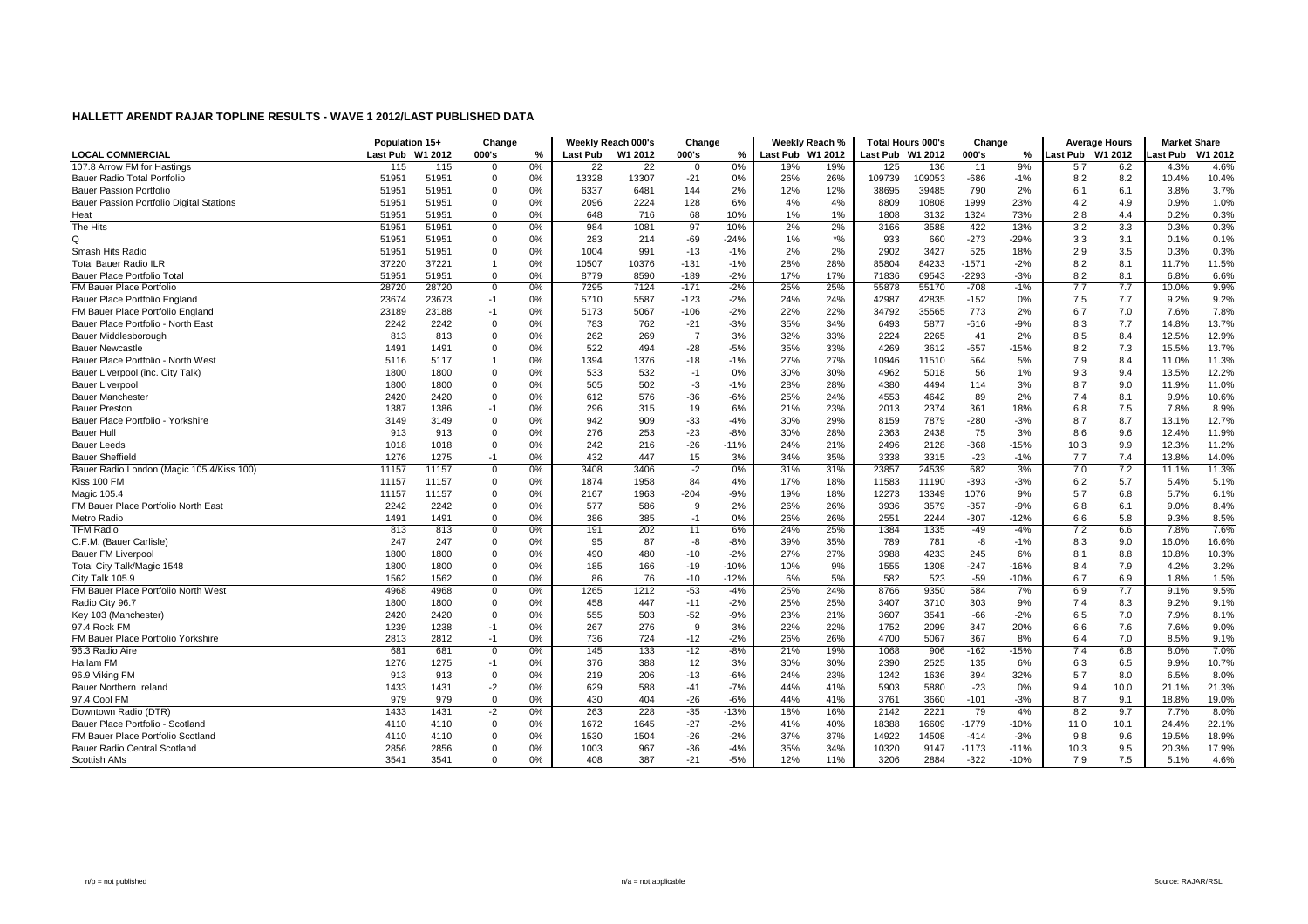|                                                        | Population 15+  |         | Change         |       |          | Weekly Reach 000's | Change         |               |                  | Weekly Reach % | <b>Total Hours 000's</b> |       | Change         |        |                  | <b>Average Hours</b> | <b>Market Share</b> |         |
|--------------------------------------------------------|-----------------|---------|----------------|-------|----------|--------------------|----------------|---------------|------------------|----------------|--------------------------|-------|----------------|--------|------------------|----------------------|---------------------|---------|
| <b>LOCAL COMMERCIAL</b>                                | <b>Last Pub</b> | W1 2012 | 000's          | %     | Last Pub | W1 2012            | 000's          | $\frac{9}{6}$ | Last Pub W1 2012 |                | Last Pub W1 2012         |       | 000's          | %      | Last Pub W1 2012 |                      | ast Pub.            | W1 2012 |
| <b>Bauer Glasgow</b>                                   | 1847            | 1847    | $\mathbf 0$    | 0%    | 640      | 595                | $-45$          | $-7%$         | 35%              | 32%            | 6432                     | 5226  | $-1206$        | $-19%$ | 10.1             | 8.8                  | 19.0%               | 15.6%   |
| Clyde 1 FM                                             | 1847            | 1847    | $\mathbf 0$    | 0%    | 557      | 517                | $-40$          | $-7%$         | 30%              | 28%            | 4884                     | 4049  | $-835$         | $-17%$ | 8.8              | 7.8                  | 14.4%               | 12.1%   |
| Clyde 2                                                | 1847            | 1847    | $\mathbf{0}$   | 0%    | 191      | 184                | $-7$           | $-4%$         | 10%              | 10%            | 1548                     | 1177  | $-371$         | $-24%$ | 8.1              | 6.4                  | 4.6%                | 3.5%    |
| Bauer Edinburgh                                        | 1107            | 1107    | $\mathbf 0$    | 0%    | 367      | 378                | 11             | 3%            | 33%              | 34%            | 3888                     | 3921  | 33             | 1%     | 10.6             | 10.4                 | 20.8%               | 20.3%   |
| ForthOne                                               | 1107            | 1107    | $\Omega$       | 0%    | 341      | 354                | 13             | 4%            | 31%              | 32%            | 3441                     | 3442  | $\overline{1}$ | 0%     | 10.1             | 9.7                  | 18.4%               | 17.8%   |
| Forth <sub>2</sub>                                     | 1107            | 1107    | $\mathbf 0$    | $0\%$ | 89       | 76                 | $-13$          | $-15%$        | 8%               | 7%             | 447                      | 479   | 32             | 7%     | 5.0              | 6.3                  | 2.4%                | 2.5%    |
| Moray Firth Radio (Bauer Inverness)                    | 234             | 234     | $\mathbf{0}$   | 0%    | 125      | 127                | $\overline{2}$ | 2%            | 53%              | 54%            | 1520                     | 1490  | $-30$          | $-2%$  | 12.2             | 11.8                 | 27.8%               | 27.1%   |
| Bauer Aberdeen                                         | 319             | 318     | $-1$           | $0\%$ | 148      | 145                | $-3$           | $-2%$         | 47%              | 46%            | 1431                     | 1451  | 20             | 1%     | 9.6              | 10.0                 | 23.2%               | 22.5%   |
| Northsound One                                         | 319             | 318     | $-1$           | 0%    | 132      | 127                | $-5$           | $-4%$         | 41%              | 40%            | 1035                     | 1046  | 11             | 1%     | 7.9              | 8.2                  | 16.8%               | 16.2%   |
| Northsound Two                                         | 319             | 318     | $-1$           | 0%    | 43       | 42                 | $-1$           | $-2%$         | 14%              | 13%            | 396                      | 405   | 9              | 2%     | 9.2              | 9.8                  | 6.4%                | 6.3%    |
| Radio Borders (Bauer Borders)                          | 108             | 108     | $\mathbf 0$    | 0%    | 59       | 57                 | $-2$           | $-3%$         | 54%              | 53%            | 719                      | 712   | $-7$           | $-1%$  | 12.2             | 12.5                 | 32.5%               | 33.1%   |
| <b>Bauer Dundee</b>                                    | 378             | 378     | $\mathbf{0}$   | 0%    | 175      | 170                | $-5$           | $-3%$         | 46%              | 45%            | 2208                     | 2046  | $-162$         | $-7%$  | 12.6             | 12.0                 | 32.0%               | 30.5%   |
| Tay-FM                                                 | 378             | 378     | $\overline{0}$ | 0%    | 134      | 124                | $-10$          | $-7%$         | 35%              | 33%            | 1484                     | 1240  | $-244$         | $-16%$ | 11.1             | 10.0                 | 21.5%               | 18.5%   |
| Tay-AM                                                 | 378             | 378     | $\overline{0}$ | 0%    | 66       | 72                 | 6              | 9%            | 18%              | 19%            | 724                      | 806   | 82             | 11%    | 10.9             | 11.2                 | 10.5%               | 12.0%   |
| West Sound (inc. West FM) (Bauer Southwest Scotland)   | 389             | 388     | $-1$           | 0%    | 187      | 189                | $\overline{2}$ | 1%            | 48%              | 49%            | 1940                     | 1813  | $-127$         | $-7%$  | 10.4             | 9.6                  | 24.2%               | 23.8%   |
| Kerrang! UK                                            | 51951           | 51951   | $\overline{0}$ | 0%    | 1311     | 1292               | $-19$          | $-1%$         | 3%               | 2%             | 6098                     | 6001  | $-97$          | $-2%$  | 4.7              | 4.6                  | 0.6%                | 0.6%    |
| Kerrang! 105.2                                         | 3550            | 3551    | $\overline{1}$ | 0%    | 327      | 295                | $-32$          | $-10%$        | 9%               | 8%             | 2319                     | 1610  | $-709$         | $-31%$ | 7.1              | 5.5                  | 3.4%                | 2.4%    |
| Kiss UK                                                | 51951           | 51951   | $\Omega$       | 0%    | 4175     | 4364               | 189            | 5%            | 8%               | 8%             | 22194                    | 23533 | 1339           | 6%     | 5.3              | 5.4                  | 2.1%                | 2.2%    |
| <b>Kiss East</b>                                       | 2073            | 2072    | $-1$           | 0%    | 453      | 467                | 14             | 3%            | 22%              | 23%            | 2777                     | 3009  | 232            | 8%     | 6.1              | 6.4                  | 6.4%                | 6.6%    |
| <b>Kiss West</b>                                       | 2393            | 2392    | $-1$           | 0%    | 485      | 448                | $-37$          | $-8%$         | 20%              | 19%            | 3299                     | 3237  | $-62$          | $-2%$  | 6.8              | 7.2                  | 6.3%                | 6.3%    |
| <b>Magic UK</b>                                        | 5195'           | 51951   | $\overline{0}$ | 0%    | 3865     | 3605               | $-260$         | $-7%$         | 7%               | 7%             | 23929                    | 24683 | 754            | 3%     | 6.2              | 6.8                  | 2.3%                | 2.3%    |
| Magic Network - North                                  | 10472           | 10473   | $\overline{1}$ | 0%    | 833      | 780                | $-53$          | $-6%$         | 8%               | 7%             | 8195                     | 7270  | $-925$         | $-11%$ | 9.8              | 9.3                  | 4.0%                | 3.5%    |
| Magic Network - North East                             | 2242            | 2242    | $\mathbf 0$    | 0%    | 286      | 274                | $-12$          | $-4%$         | 13%              | 12%            | 2557                     | 2298  | $-259$         | $-10%$ | 9.0              | 8.4                  | 5.8%                | 5.4%    |
| Magic 1152 (Newcastle)                                 | 1491            | 1491    | $\mathbf 0$    | 0%    | 187      | 169                | $-18$          | $-10%$        | 13%              | 11%            | 1718                     | 1368  | $-350$         | $-20%$ | 9.2              | 8.1                  | 6.3%                | 5.2%    |
| Magic 1170 (Teesside)                                  | 813             | 813     | $\mathbf 0$    | 0%    | 99       | 105                | 6              | 6%            | 12%              | 13%            | 839                      | 931   | 92             | 11%    | 8.5              | 8.9                  | 4.7%                | 5.3%    |
| Magic Network - North West                             | 5081            | 5081    | $\mathbf 0$    | 0%    | 234      | 254                | 20             | 9%            | 5%               | 5%             | 2179                     | 2160  | $-19$          | $-1%$  | 9.3              | 8.5                  | 2.2%                | 2.1%    |
| Magic 1548 (Liverpool)                                 | 1800            | 1800    | $\mathbf{0}$   | 0%    | 109      | 99                 | $-10$          | $-9%$         | 6%               | 6%             | 973                      | 784   | $-189$         | $-19%$ | 8.9              | 7.9                  | 2.6%                | 1.9%    |
| Magic 1152 (Manchester                                 | 2420            | 2420    | $\Omega$       | 0%    | 82       | 112                | 30             | 37%           | 3%               | 5%             | 946                      | 1101  | 155            | 16%    | 11.5             | 9.8                  | 2.1%                | 2.5%    |
| Magic 999 (Preston)                                    | 1103            | 1102    | $-1$           | 0%    | 43       | 42                 | $-1$           | $-2%$         | 4%               | 4%             | 260                      | 275   | 15             | 6%     | 6.0              | 6.5                  | 1.2%                | 1.3%    |
| Magic Network - Yorkshire                              | 3149            | 3149    | $\mathbf{0}$   | 0%    | 313      | 252                | $-61$          | $-19%$        | 10%              | 8%             | 3459                     | 2812  | $-647$         | $-19%$ | 11.0             | 11.2                 | 5.6%                | 4.5%    |
| Magic 828 (Leeds)                                      | 1018            | 1018    | $\overline{0}$ | 0%    | 128      | 107                | $-21$          | $-16%$        | 13%              | 10%            | 1429                     | 1223  | $-206$         | $-14%$ | 11.1             | 11.5                 | 7.1%                | 6.4%    |
| Magic AM (Sheffield)                                   | 1276            | 1275    | $-1$           | 0%    | 100      | 82                 | $-18$          | $-18%$        | 8%               | 6%             | 948                      | 790   | $-158$         | $-17%$ | 9.5              | 9.6                  | 3.9%                | 3.3%    |
| Magic 1161 (Hull)                                      | 913             | 913     | $\mathbf 0$    | 0%    | 88       | 66                 | $-22$          | $-25%$        | 10%              | 7%             | 1121                     | 802   | $-319$         | $-28%$ | 12.8             | 12.2                 | 5.9%                | 3.9%    |
| Wave 105 FM (Bauer South Coast)                        | 1762            | 1762    | $\mathbf 0$    | 0%    | 389      | 378                | $-11$          | $-3%$         | 22%              | 21%            | 3824                     | 3802  | $-22$          | $-1%$  | 9.8              | 10.0                 | 10.2%               | 9.9%    |
| The Breeze (South)                                     | 1261            | 1261    | $\mathbf{0}$   | 0%    | 55       | 38                 | $-17$          | $-31%$        | 4%               | 3%             | 408                      | 291   | $-117$         | $-29%$ | 7.4              | 7.6                  | 1.6%                | 1.1%    |
| The Breeze (East) (formerly The Quay)                  | 640             | 640     | $\overline{0}$ | 0%    | 23       | 20                 | -3             | $-13%$        | 4%               | 3%             | 214                      | 217   | 3              | 1%     | 9.5              | 11.0                 | 1.6%                | 1.5%    |
| The Breeze (West)                                      | 621             | 621     | $\mathbf 0$    | 0%    | 33       | 19                 | $-14$          | $-42%$        | 5%               | 3%             | 194                      | 74    | $-120$         | -62%   | 6.0              | 4.0                  | 1.6%                | 0.6%    |
| Triple Broadcast Co Group                              | 1428            | 1428    | $\Omega$       | 0%    | 70       | 73                 | 3              | 4%            | 5%               | 5%             | 500                      | 522   | 22             | 4%     | 7.1              | 7.1                  | 1.7%                | 1.7%    |
| <b>Total Fire Radio</b>                                | 1294            | 1294    | $\mathbf 0$    | 0%    | 50       | 53                 | 3              | 6%            | 4%               | 4%             | 366                      | 385   | 19             | 5%     | 7.3              | 7.2                  | 1.4%                | 1.4%    |
| Fire Radio                                             | 290             | 290     | $\overline{0}$ | 0%    | 45       | 48                 | $\mathbf{3}$   | 7%            | 15%              | 17%            | 332                      | 356   | 24             | 7%     | 7.4              | 7.3                  | 5.5%                | 5.5%    |
| Fire Radio South Coast                                 | 1003            | 1003    | $\overline{0}$ | 0%    | -5       | 5                  | $\mathbf 0$    | 0%            | 1%               | $*$ %          | 34                       | 30    | $-4$           | $-12%$ | 6.4              | 6.2                  | 0.2%                | 0.1%    |
| Nova Radio - Weston (was Star Radio in North Somerset) | 135             | 134     | -1             | $-1%$ | 20       | 20                 | $\mathbf 0$    | 0%            | 15%              | 15%            | 134                      | 136   | $\overline{2}$ | 1%     | 6.7              | 6.8                  | 4.1%                | 4.4%    |
| Central FM                                             | 220             | 220     | $\mathbf{0}$   | 0%    | 49       | 51                 | $\overline{2}$ | 4%            | 22%              | 23%            | 257                      | 273   | 16             | 6%     | 5.2              | 5.3                  | 7.1%                | 7.4%    |
| <b>Total Cheshire Radio</b>                            | 363             | 364     | $\overline{1}$ | 0%    | 53       | 50                 | $-3$           | $-6%$         | 15%              | 14%            | 369                      | 400   | 31             | 8%     | 7.0              | 8.0                  | 5.3%                | 5.6%    |
| Cheshire's Silk 106.9                                  | 179             | 179     | $\mathbf{0}$   | 0%    | 19       | 17                 | $-2$           | $-11%$        | 11%              | 10%            | 93                       | 80    | $-13$          | $-14%$ | 4.8              | 4.7                  | 2.7%                | 2.3%    |
| Chester's Dee 106.3                                    | 184             | 185     |                | 1%    | 34       | 33                 | $-1$           | $-3%$         | 18%              | 18%            | 276                      | 320   | 44             | 16%    | 8.2              | 9.7                  | 7.9%                | 8.6%    |
| <b>Total CN Radio</b>                                  | 836             | 837     | $\overline{1}$ | 0%    | 261      | 256                | -5             | $-2%$         | 31%              | 31%            | 2170                     | 2119  | $-51$          | $-2%$  | 8.3              | 8.3                  | 11.6%               | 11.2%   |
| The Bay                                                | 284             | 285     |                | $0\%$ | 108      | 111                | 3              | 3%            | 38%              | 39%            | 1166                     | 1186  | 20             | 2%     | 10.7             | 10.7                 | 17.6%               | 17.8%   |
| Citybeat 96.7/102.5FM                                  | 552             | 552     | $\Omega$       | 0%    | 126      | 134                | 8              | 6%            | 23%              | 24%            | 761                      | 623   | $-138$         | $-18%$ | 6.0              | 4.6                  | 6.3%                | 5.4%    |
| <b>Lakeland Radio</b>                                  | 51              | 51      | $\Omega$       | 0%    | 16       | 16                 | $\Omega$       | 0%            | 32%              | 32%            | 142                      | 132   | $-10$          | $-7%$  | 8.9              | 8.2                  | 12.0%               | 11.2%   |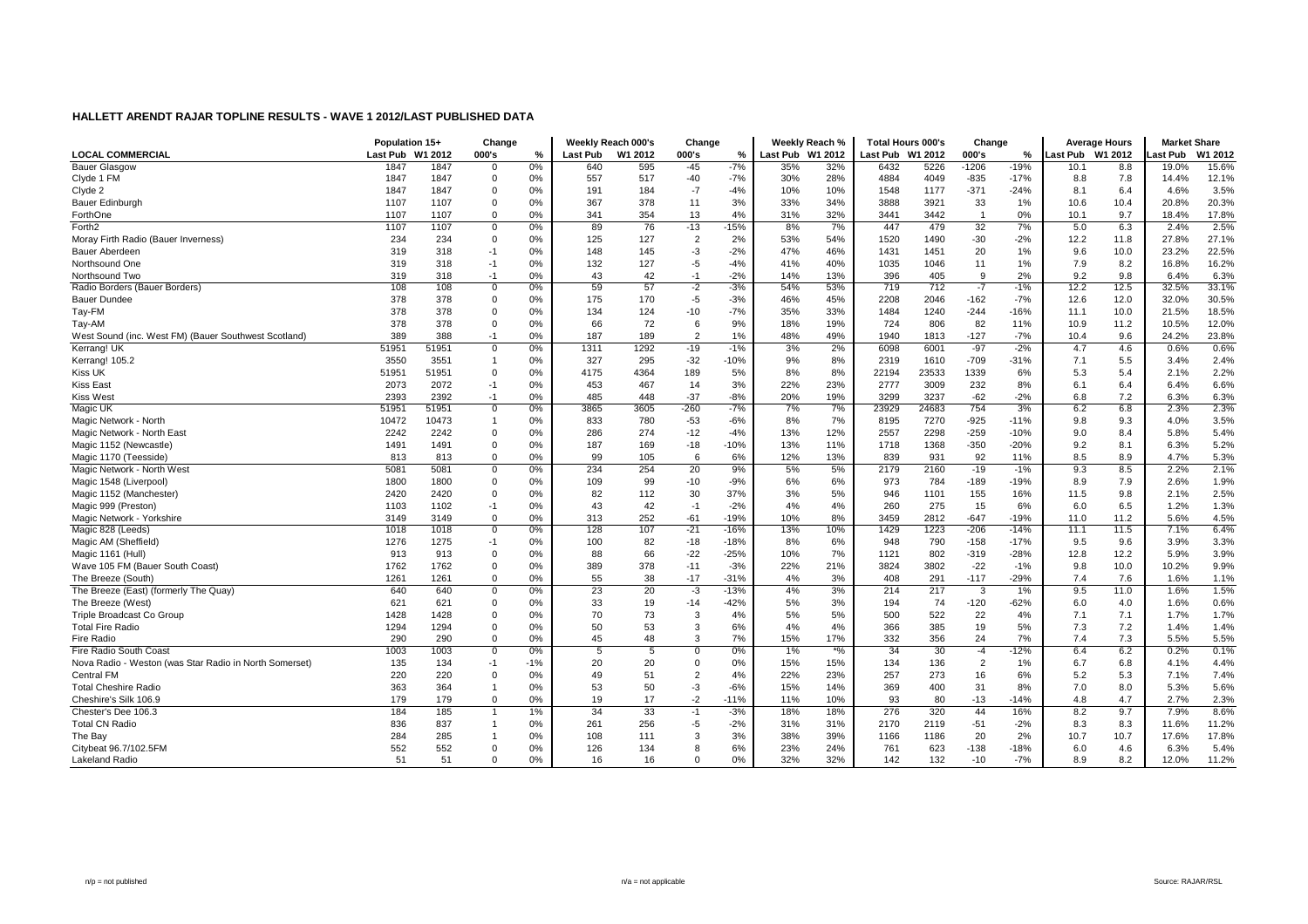|                                                            | Population 15+  |         | Change         |    |          | Weekly Reach 000's | Change         |               |                  | Weekly Reach % | <b>Total Hours 000's</b> |        | Change                  |        |          | <b>Average Hours</b> | <b>Market Share</b> |         |
|------------------------------------------------------------|-----------------|---------|----------------|----|----------|--------------------|----------------|---------------|------------------|----------------|--------------------------|--------|-------------------------|--------|----------|----------------------|---------------------|---------|
| <b>LOCAL COMMERCIAL</b>                                    | <b>Last Pub</b> | W1 2012 | 000's          | %  | Last Pub | W1 2012            | 000's          | $\frac{9}{6}$ | Last Pub W1 2012 |                | Last Pub W1 2012         |        | 000's                   | %      | Last Pub | W1 2012              | ast Pub             | W1 2012 |
| Connect FM (was Connect FM and Lite 106.8FM)               | 413             | 413     | $\overline{0}$ | 0% | 42       | 42                 | 0              | 0%            | 10%              | 10%            | 427                      | 351    | $-76$                   | $-18%$ | 10.2     | 8.4                  | 5.7%                | 4.6%    |
| Exeter FM                                                  | 296             | 296     | $\Omega$       | 0% | 29       | 28                 | $-1$           | $-3%$         | 10%              | 10%            | 166                      | 170    | $\overline{\mathbf{4}}$ | 2%     | 5.8      | 6.0                  | 2.5%                | 2.6%    |
| 3FM                                                        | 69              | 70      |                | 1% | 22       | 24                 | $\overline{2}$ | 9%            | 32%              | 35%            | 197                      | 218    | 21                      | 11%    | 9.0      | 9.0                  | 12.0%               | 13.0%   |
| Total Global Radio (UK)                                    | 51951           | 51951   | $\Omega$       | 0% | 19414    | 19296              | $-118$         | $-1%$         | 37%              | 37%            | 171308                   | 167776 | $-3532$                 | $-2%$  | 8.8      | 8.7                  | 16.3%               | 16.0%   |
| Total Choice (UK)                                          | 5195            | 51951   | $\Omega$       | 0% | 778      | 788                | 10             | 1%            | 1%               | 2%             | 4245                     | 3847   | $-398$                  | $-9%$  | 5.5      | 4.9                  | 0.4%                | 0.4%    |
| Choice FM London                                           | 11157           | 11157   | $\mathbf 0$    | 0% | 543      | 577                | 34             | 6%            | 5%               | 5%             | 3147                     | 2868   | $-279$                  | $-9%$  | 5.8      | 5.0                  | 1.5%                | 1.3%    |
| Classic FM                                                 | 51951           | 51951   | $\mathbf 0$    | 0% | 5364     | 5444               | 80             | 1%            | 10%              | 10%            | 36683                    | 37457  | 774                     | 2%     | 6.8      | 6.9                  | 3.6%                | 3.5%    |
| Capital Network (UK)                                       | 51951           | 51951   | $\mathbf 0$    | 0% | 7079     | 7048               | $-31$          | 0%            | 14%              | 14%            | 46287                    | 43853  | $-2434$                 | $-5%$  | 6.5      | 6.2                  | 4.4%                | 4.2%    |
| Gold Network (UK)                                          | 51951           | 51951   | $\mathbf 0$    | 0% | 1543     | 1454               | $-89$          | $-6%$         | 3%               | 3%             | 14672                    | 13738  | $-934$                  | $-6%$  | 9.5      | 9.5                  | 1.4%                | 1.3%    |
| Heart Network (UK)                                         | 5195            | 51951   | $\mathbf{0}$   | 0% | 7465     | 7484               | 19             | 0%            | 14%              | 14%            | 53082                    | 52010  | $-1072$                 | $-2%$  | 7.1      | 6.9                  | 5.0%                | 5.0%    |
| Total LBC (UK)                                             | 5195            | 51951   | $\mathbf 0$    | 0% | 1149     | 1178               | 29             | 3%            | 2%               | 2%             | 13275                    | 13921  | 646                     | 5%     | 11.6     | 11.8                 | 1.3%                | 1.3%    |
| Total XFM (UK)                                             | 51951           | 51951   | $\mathbf{0}$   | 0% | 839      | 809                | $-30$          | $-4%$         | 2%               | 2%             | 5071                     | 3810   | $-1261$                 | $-25%$ | 6.0      | 4.7                  | 0.5%                | 0.4%    |
| Global Radio London (ILR)                                  | 11157           | 11157   | $\Omega$       | 0% | 4627     | 4622               | -5             | 0%            | 41%              | 41%            | 44641                    | 41077  | $-3564$                 | $-8%$  | 9.6      | 8.9                  | 20.7%               | 18.9%   |
| Global Radio (ILR)                                         | 42310           | 42694   | 384            | 1% | 13666    | 13627              | $-39$          | 0%            | 32%              | 32%            | 122441                   | 118041 | -4400                   | $-4%$  | 9.0      | 8.7                  | 14.4%               | 13.9%   |
| Capital Network (ILR)                                      | 30346           | 30346   | $\mathbf{0}$   | 0% | 6294     | 6186               | $-108$         | $-2%$         | 21%              | 20%            | 42748                    | 40070  | $-2678$                 | $-6%$  | 6.8      | 6.5                  | 7.2%                | 6.8%    |
| Capital Birmingham (was Galaxy)                            | 2123            | 2124    |                | 0% | 426      | 431                | 5              | 1%            | 20%              | 20%            | 3160                     | 3201   | 41                      | 1%     | 7.4      | 7.4                  | 8.0%                | 7.9%    |
| Capital East Midlands (was Leicester Sound RAM & Trent FM) | 1960            | 1960    | $\mathbf 0$    | 0% | 525      | 478                | $-47$          | $-9%$         | 27%              | 24%            | 3831                     | 3129   | $-702$                  | $-18%$ | 7.3      | 6.5                  | 9.7%                | 7.8%    |
| Capital London                                             | 11157           | 11157   | $\Omega$       | 0% | 2254     | 2269               | 15             | 1%            | 20%              | 20%            | 12767                    | 11621  | $-1146$                 | $-9%$  | 5.7      | 5.1                  | 5.9%                | 5.3%    |
| Capital Manchester (was Galaxy)                            | 2838            | 2838    | $\mathbf 0$    | 0% | 519      | 453                | $-66$          | $-13%$        | 18%              | 16%            | 3027                     | 2479   | $-548$                  | $-18%$ | 5.8      | 5.5                  | 5.6%                | 4.8%    |
| Capital North East (was Galaxy)                            | 2217            | 2218    | $\overline{1}$ | 0% | 555      | 521                | $-34$          | $-6%$         | 25%              | 23%            | 4469                     | 4369   | $-100$                  | $-2%$  | 8.0      | 8.4                  | 10.3%               | 10.4%   |
| Capital Scotland (was Galaxy)                              | 2739            | 2739    | $\overline{0}$ | 0% | 500      | 484                | $-16$          | $-3%$         | 18%              | 18%            | 3711                     | 3260   | $-451$                  | $-12%$ | 7.4      | 6.7                  | 7.6%                | 6.7%    |
| Capital South Coast (was Galaxy)                           | 1782            | 1783    | $\overline{1}$ | 0% | 236      | 236                | $\mathbf 0$    | 0%            | 13%              | 13%            | 1601                     | 1524   | $-77$                   | $-5%$  | 6.8      | 6.4                  | 4.2%                | 3.9%    |
| Capital South Wales (was Red Dragon)                       | 998             | 997     | $-1$           | 0% | 253      | 207                | $-46$          | $-18%$        | 25%              | 21%            | 1877                     | 1426   | $-451$                  | $-24%$ | 7.4      | 6.9                  | 8.1%                | 6.7%    |
| Capital Yorkshire (was Galaxy)                             | 4532            | 4532    | $\mathbf 0$    | 0% | 1080     | 1107               | 27             | 3%            | 24%              | 24%            | 8442                     | 8512   | 70                      | 1%     | 7.8      | 7.7                  | 9.6%                | 9.6%    |
| Gold Network (ILR)                                         | 32484           | 32485   | $\overline{1}$ | 0% | 1194     | 1180               | $-14$          | $-1%$         | 4%               | 4%             | 11905                    | 11843  | $-62$                   | $-1%$  | 10.0     | 10.0                 | 1.8%                | 1.8%    |
| Gold Birmingham                                            | 2078            | 2077    | -1             | 0% | 67       | 71                 | $\overline{4}$ | 6%            | 3%               | 3%             | 667                      | 773    | 106                     | 16%    | 9.9      | 10.9                 | 1.7%                | 2.0%    |
| Gold Cambridgeshire                                        | 838             | 838     | $\mathbf{0}$   | 0% | 44       | 38                 | $-6$           | $-14%$        | 5%               | 5%             | 472                      | 435    | $-37$                   | $-8%$  | 10.6     | 11.3                 | 3.0%                | 2.7%    |
| <b>Gold Coventry</b>                                       | 666             | 665     | $-1$           | 0% | 22       | 21                 | $-1$           | $-5%$         | 3%               | 3%             | 136                      | 270    | 134                     | 99%    | 6.3      | 12.6                 | 1.1%                | 2.2%    |
| <b>Gold Devon</b>                                          | 1028            | 1028    | $\mathbf{0}$   | 0% | 39       | 52                 | 13             | 33%           | 4%               | 5%             | 298                      | 605    | 307                     | 103%   | 7.7      | 11.7                 | 1.2%                | 2.6%    |
| Gold East Anglia                                           | 1205            | 1205    | $\mathbf{0}$   | 0% | 79       | 64                 | $-15$          | $-19%$        | 7%               | 5%             | 730                      | 806    | 76                      | 10%    | 9.3      | 12.6                 | 2.7%                | 2.9%    |
| Gold East Midlands                                         | 1960            | 1960    | $\Omega$       | 0% | 82       | 71                 | $-11$          | $-13%$        | 4%               | 4%             | 814                      | 842    | 28                      | 3%     | 9.9      | 11.9                 | 2.1%                | 2.1%    |
| <b>Gold Essex</b>                                          | 1345            | 1345    | $\mathbf{0}$   | 0% | 57       | 54                 | $-3$           | $-5%$         | 4%               | 4%             | 787                      | 574    | $-213$                  | $-27%$ | 13.7     | 10.6                 | 2.5%                | 1.8%    |
| <b>Gold Four Counties</b>                                  | 1994            | 1994    | $\Omega$       | 0% | 69       | 79                 | 10             | 14%           | 3%               | 4%             | 550                      | 635    | 85                      | 15%    | 7.9      | 8.0                  | 1.4%                | 1.6%    |
| Gold Kent                                                  | 1177            | 1178    |                | 0% | 58       | 49                 | -9             | $-16%$        | 5%               | 4%             | 535                      | 391    | $-144$                  | $-27%$ | 9.2      | 7.9                  | 1.9%                | 1.3%    |
| Gold London                                                | 11157           | 11157   | $\mathbf{0}$   | 0% | 375      | 266                | $-109$         | $-29%$        | 3%               | 2%             | 3770                     | 2589   | $-1181$                 | $-31%$ | 10.0     | 9.7                  | 1.7%                | 1.2%    |
| Gold Manchester                                            | 2838            | 2838    | $\overline{0}$ | 0% | 79       | 103                | 24             | 30%           | 3%               | 4%             | 563                      | 834    | 271                     | 48%    | 7.1      | 8.1                  | 1.0%                | 1.6%    |
| Gold North West & Wales                                    | 997             | 998     |                | 0% | 25       | 30                 | 5              | 20%           | 3%               | 3%             | 212                      | 272    | 60                      | 28%    | 8.5      | 9.2                  | 1.1%                | 1.3%    |
| <b>Gold Solent</b>                                         | 1782            | 1783    | $\overline{1}$ | 0% | 74       | 72                 | $-2$           | $-3%$         | 4%               | 4%             | 873                      | 689    | $-184$                  | $-21%$ | 11.8     | 9.6                  | 2.3%                | 1.8%    |
| <b>Gold South Wales</b>                                    | 998             | 997     | $-1$           | 0% | 46       | 54                 | 8              | 17%           | 5%               | 5%             | 752                      | 577    | $-175$                  | $-23%$ | 16.4     | 10.6                 | 3.3%                | 2.7%    |
| <b>Gold Sussex</b>                                         | 1358            | 1358    | $\mathbf 0$    | 0% | 54       | 66                 | 12             | 22%           | 4%               | 5%             | 645                      | 664    | 19                      | 3%     | 12.1     | 10.1                 | 2.0%                | 2.2%    |
| <b>Gold Thames Valley</b>                                  | 1424            | 1424    | $\overline{0}$ | 0% | 32       | 41                 | -9             | 28%           | 2%               | 3%             | 295                      | 387    | 92                      | 31%    | 9.2      | 9.5                  | 1.0%                | 1.3%    |
| <b>Gold West Country</b>                                   | 2170            | 2171    | $\overline{1}$ | 0% | 89       | 94                 | 5              | 6%            | 4%               | 4%             | 951                      | 882    | $-69$                   | $-7%$  | 10.7     | 9.4                  | 2.0%                | 1.8%    |
| Gold Wolverhampton                                         | 1305            | 1305    | $\mathbf{0}$   | 0% | 46       | 47                 | $\mathbf{1}$   | 2%            | 4%               | 4%             | 552                      | 455    | $-97$                   | $-18%$ | 12.0     | 9.7                  | 2.0%                | 1.7%    |
| Heart Network (ILR)                                        | 28917           | 29299   | 382            | 1% | 6716     | 6802               | 86             | 1%            | 23%              | 23%            | 49462                    | 48844  | $-618$                  | $-1%$  | 7.4      | 7.2                  | 8.4%                | 8.2%    |
| 105-107 Atlantic FM                                        | 454             | 454     | $\mathbf{0}$   | 0% | 71       | 66                 | $-5$           | $-7%$         | 16%              | 15%            | 386                      | 355    | $-31$                   | $-8%$  | 5.5      | 5.4                  | 3.6%                | 3.4%    |
| <b>Heart Cambridgeshire</b>                                | 838             | 838     | $\mathbf 0$    | 0% | 197      | 205                | 8              | 4%            | 24%              | 24%            | 1366                     | 1367   |                         | 0%     | 6.9      | 6.7                  | 8.7%                | 8.5%    |
| <b>Heart Devon</b>                                         | 1028            | 1028    | $\overline{0}$ | 0% | 310      | 299                | $-11$          | $-4%$         | 30%              | 29%            | 2187                     | 2072   | $-115$                  | $-5%$  | 7.1      | 6.9                  | 9.0%                | 8.9%    |
| <b>Heart East Anglia</b>                                   | 1205            | 1205    | $\Omega$       | 0% | 318      | 312                | -6             | $-2%$         | 26%              | 26%            | 2585                     | 2094   | $-491$                  | $-19%$ | 8.1      | 6.7                  | 9.5%                | 7.4%    |
| <b>Heart East Midlands</b>                                 | 2188            | 2188    | $\Omega$       | 0% | 78       | 97                 | 19             | 24%           | 4%               | 4%             | 287                      | 336    | 49                      | 17%    | 3.7      | 3.4                  | 0.6%                | 0.7%    |
| <b>Heart Essex</b>                                         | 1345            | 1345    | $\Omega$       | 0% | 400      | 399                | $-1$           | 0%            | 30%              | 30%            | 4179                     | 3845   | $-334$                  | $-8%$  | 10.4     | 9.6                  | 13.1%               | 12.1%   |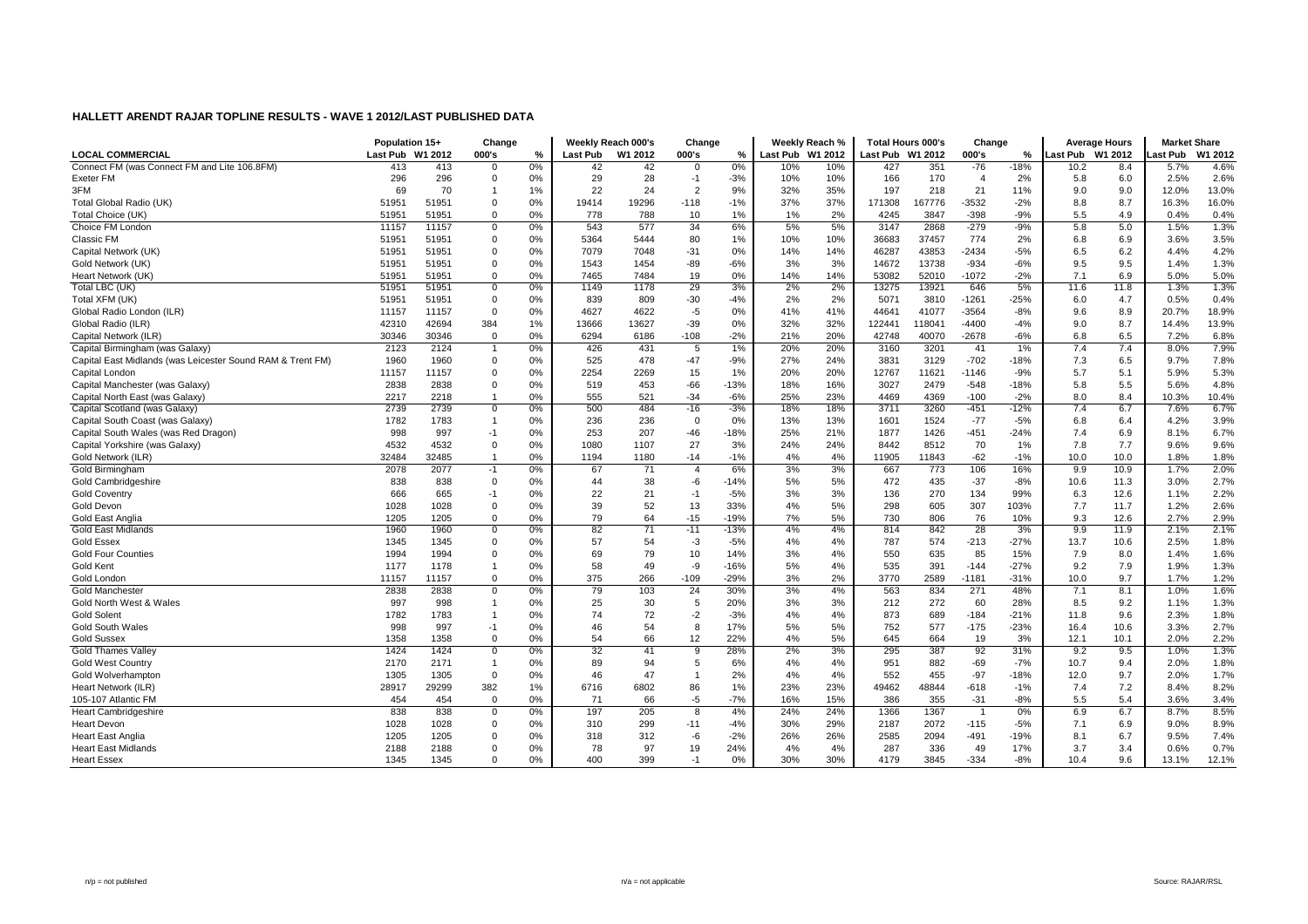|                                                 | Population 15+ |         | Change         |     |                 | Weekly Reach 000's | Change         |        |                  | Weekly Reach % | <b>Total Hours 000's</b> |       | Change  |        |                  | <b>Average Hours</b> | <b>Market Share</b> |         |
|-------------------------------------------------|----------------|---------|----------------|-----|-----------------|--------------------|----------------|--------|------------------|----------------|--------------------------|-------|---------|--------|------------------|----------------------|---------------------|---------|
| <b>LOCAL COMMERCIAL</b>                         | Last Pub       | W1 2012 | 000's          | %   | <b>Last Pub</b> | W1 2012            | 000's          | %      | Last Pub W1 2012 |                | Last Pub W1 2012         |       | 000's   | %      | Last Pub W1 2012 |                      | ast Pub             | W1 2012 |
| <b>Heart Four Counties</b>                      | 1994           | 1994    | 0              | 0%  | 551             | 617                | 66             | 12%    | 28%              | 31%            | 4117                     | 4064  | $-53$   | $-1%$  | 7.5              | 6.6                  | 10.7%               | 10.4%   |
| <b>Heart Kent</b>                               | 1177           | 1178    | -1             | 0%  | 346             | 353                | $\overline{7}$ | 2%     | 29%              | 30%            | 3310                     | 3499  | 189     | 6%     | 9.6              | 9.9                  | 11.6%               | 11.9%   |
| Heart London                                    | 11157          | 11157   | $\Omega$       | 0%  | 1931            | 1939               | 8              | 0%     | 17%              | 17%            | 9886                     | 9505  | $-381$  | $-4%$  | 5.1              | 4.9                  | 4.6%                | 4.4%    |
| <b>Heart North West and Wales</b>               | 996            | 996     | $\mathbf 0$    | 0%  | 190             | 205                | 15             | 8%     | 19%              | 21%            | 1401                     | 1659  | 258     | 18%    | 7.4              | 8.1                  | 7.5%                | 7.7%    |
| <b>Heart Solent</b>                             | 1782           | 1783    | $\overline{1}$ | 0%  | 340             | 322                | $-18$          | $-5%$  | 19%              | 18%            | 1960                     | 2050  | 90      | 5%     | 5.8              | 6.4                  | 5.1%                | 5.3%    |
| <b>Heart Sussex</b>                             | 1358           | 1358    | $\mathbf 0$    | 0%  | 342             | 367                | 25             | 7%     | 25%              | 27%            | 3315                     | 3665  | 350     | 11%    | 9.7              | 10.0                 | 10.4%               | 12.3%   |
| <b>Heart Thames Valley</b>                      | 1424           | 1424    | $\Omega$       | 0%  | 373             | 385                | 12             | 3%     | 26%              | 27%            | 2280                     | 2759  | 479     | 21%    | 6.1              | 7.2                  | 7.7%                | 9.2%    |
| <b>Heart West Country</b>                       | 2170           | 2171    |                | 0%  | 690             | 677                | $-13$          | $-2%$  | 32%              | 31%            | 5314                     | 5400  | 86      | 2%     | 7.7              | 8.0                  | 11.2%               | 11.2%   |
| <b>Heart West Midlands</b>                      | 3584           | 3584    | $\mathbf 0$    | 0%  | 748             | 766                | 18             | 2%     | 21%              | 21%            | 5757                     | 6238  | 481     | 8%     | 7.7              | 8.1                  | 8.3%                | 9.2%    |
| LBC (ILR)                                       | 11157          | 11157   | $\mathbf 0$    | 0%  | 1122            | 1053               | $-69$          | $-6%$  | 10%              | 9%             | 12826                    | 12789 | $-37$   | 0%     | 11.4             | 12.1                 | 5.9%                | 5.9%    |
| LBC 97.3                                        | 11157          | 11157   | $\mathbf 0$    | 0%  | 967             | 867                | $-100$         | $-10%$ | 9%               | 8%             | 10920                    | 10026 | $-894$  | $-8%$  | 11.3             | 11.6                 | 5.1%                | 4.6%    |
| LBC News 1152                                   | 11157          | 11157   | $\Omega$       | 0%  | 396             | 405                | 9              | 2%     | 4%               | 4%             | 1906                     | 2763  | 857     | 45%    | 4.8              | 6.8                  | 0.9%                | 1.3%    |
| XFM (ILR)                                       | 13995          | 13994   | $-1$           | 0%  | 620             | 584                | $-36$          | $-6%$  | 4%               | 4%             | 4149                     | 2729  | $-1420$ | $-34%$ | 6.7              | 4.7                  | 1.5%                | 1.0%    |
| <b>XFM London</b>                               | 11157          | 11157   | $\Omega$       | 0%  | 406             | 409                | 3              | 1%     | 4%               | 4%             | 2247                     | 1705  | $-542$  | $-24%$ | 5.5              | 4.2                  | 1.0%                | 0.8%    |
| <b>XFM Manchester</b>                           | 2838           | 2838    | $\mathbf 0$    | 0%  | 195             | 153                | $-42$          | $-22%$ | 7%               | 5%             | 1645                     | 707   | $-938$  | $-57%$ | 8.4              | 4.6                  | 3.1%                | 1.4%    |
| <b>Total GMG Radio</b>                          | 51951          | 51951   | $\mathbf 0$    | 0%  | 5593            | 5568               | $-25$          | 0%     | 11%              | 11%            | 47586                    | 46402 | $-1184$ | $-2%$  | 8.5              | 8.3                  | 4.5%                | 4.4%    |
| <b>GMG Radio North West Total</b>               | 5272           | 5272    | $\Omega$       | 0%  | 1331            | 1268               | $-63$          | $-5%$  | 25%              | 24%            | 11562                    | 11371 | $-191$  | $-2%$  | 8.7              | 9.0                  | 11.2%               | 10.8%   |
| <b>GMG Radio North West Regional</b>            | 5235           | 5234    | $-1$           | 0%  | 1227            | 1190               | $-37$          | $-3%$  | 23%              | 23%            | 10623                    | 10344 | $-279$  | $-3%$  | 8.7              | 8.7                  | 10.4%               | 9.9%    |
| <b>GMG Radio North East</b>                     | 2242           | 2242    | $\mathbf 0$    | 0%  | 660             | 637                | $-23$          | $-3%$  | 29%              | 28%            | 5670                     | 5363  | $-307$  | $-5%$  | 8.6              | 8.4                  | 12.9%               | 12.5%   |
| <b>GMG Radio Scotland</b>                       | 2901           | 2903    | $\overline{2}$ | 0%  | 851             | 866                | 15             | 2%     | 29%              | 30%            | 8646                     | 8728  | 82      | 1%     | 10.2             | 10.1                 | 16.7%               | 16.8%   |
| <b>Total Real Radio UK</b>                      | 51951          | 51951   | $\Omega$       | 0%  | 2661            | 2641               | $-20$          | $-1%$  | 5%               | 5%             | 21836                    | 21307 | $-529$  | $-2%$  | 8.2              | 8.1                  | 2.1%                | 2.0%    |
| <b>Total Real Radio ILR Network</b>             | 15499          | 15499   | $\Omega$       | 0%  | 2461            | 2404               | $-57$          | $-2%$  | 16%              | 16%            | 20926                    | 20241 | $-685$  | $-3%$  | 8.5              | 8.4                  | 6.9%                | 6.7%    |
| Real Radio Brand UK                             | 51951          | 51951   | $\mathbf 0$    | 0%  | 2516            | 2506               | $-10$          | 0%     | 5%               | 5%             | 20641                    | 19867 | $-774$  | $-4%$  | 8.2              | 7.9                  | 2.0%                | 1.9%    |
| Real Radio Brand ILR Network                    | 15461          | 15462   |                | 0%  | 2316            | 2269               | $-47$          | $-2%$  | 15%              | 15%            | 19732                    | 18801 | $-931$  | $-5%$  | 8.5              | 8.3                  | 6.5%                | 6.3%    |
| Real Radio North East - (was Century Radio)     | 2242           | 2242    | $\mathbf 0$    | 0%  | 317             | 309                | -8             | $-3%$  | 14%              | 14%            | 1927                     | 2031  | 104     | 5%     | 6.1              | 6.6                  | 4.4%                | 4.7%    |
| <b>Total Real Radio North West</b>              | 5272           | 5272    | $\mathbf 0$    | 0%  | 642             | 554                | $-88$          | $-14%$ | 12%              | 11%            | 5111                     | 4482  | $-629$  | $-12%$ | 8.0              | 8.1                  | 4.9%                | 4.3%    |
| Real Radio North West - (was Century Radio)     | 5235           | 5234    | $-1$           | 0%  | 531             | 461                | $-70$          | $-13%$ | 10%              | 9%             | 4172                     | 3456  | $-716$  | $-17%$ | 7.9              | 7.5                  | 4.1%                | 3.3%    |
| 106.1 Real XS Manchester (was 106.1 Rock Radio) | 2280           | 2838    | 558            | 24% | 131             | 122                | -9             | $-7%$  | 6%               | 4%             | 939                      | 1027  | 88      | 9%     | 7.2              | 8.4                  | 2.2%                | 2.0%    |
| <b>Total Real Radio Scotland</b>                | 2715           | 2716    | -1             | 0%  | 685             | 693                | 8              | 1%     | 25%              | 26%            | 6066                     | 6386  | 320     | 5%     | 8.9              | 9.2                  | 12.6%               | 13.2%   |
| Real Radio Scotland                             | 2715           | 2716    |                | 0%  | 652             | 650                | $-2$           | 0%     | 24%              | 24%            | 5810                     | 5972  | 162     | 3%     | 8.9              | 9.2                  | 12.0%               | 12.4%   |
| 96.3 Real XS Glasgow (was 96.3 Rock Radio)      | 818            | 819     |                | 0%  | 51              | 68                 | 17             | 33%    | 6%               | 8%             | 256                      | 414   | 158     | 62%    | 5.0              | 6.0                  | 1.8%                | 3.0%    |
| Real Radio Wales                                | 2524           | 2524    | $\Omega$       | 0%  | 455             | 467                | 12             | 3%     | 18%              | 19%            | 4336                     | 4144  | $-192$  | $-4%$  | 9.5              | 8.9                  | 7.8%                | 7.5%    |
| Real Radio Wales (North)                        | 688            | 688     | $\Omega$       | 0%  | 47              | 56                 | 9              | 19%    | 7%               | 8%             | 295                      | 349   | 54      | 18%    | 6.2              | 6.2                  | 2.2%                | 2.4%    |
| Real Radio Wales (South)                        | 1836           | 1836    | $\mathbf 0$    | 0%  | 407             | 412                | 5              | 1%     | 22%              | 22%            | 4041                     | 3795  | $-246$  | $-6%$  | 9.9              | 9.2                  | 9.6%                | 9.3%    |
| Real Radio Yorkshire                            | 2877           | 2877    | $\mathbf 0$    | 0%  | 368             | 386                | 18             | 5%     | 13%              | 13%            | 3552                     | 3246  | $-306$  | $-9%$  | 9.6              | 8.4                  | 6.6%                | 6.2%    |
| Smooth Radio UK                                 | 51951          | 51951   | $\Omega$       | 0%  | 3315            | 3317               | $\overline{2}$ | 0%     | 6%               | 6%             | 25751                    | 25095 | $-656$  | $-3%$  | 7.8              | 7.6                  | 2.4%                | 2.4%    |
| Smooth Radio ILR Network                        | 26248          | 26249   |                | 0%  | 2818            | 2805               | $-13$          | 0%     | 11%              | 11%            | 22463                    | 22015 | $-448$  | $-2%$  | 8.0              | 7.8                  | 4.4%                | 4.3%    |
| Smooth Radio Midlands                           | 5721           | 5722    |                | 0%  | 736             | 705                | $-31$          | $-4%$  | 13%              | 12%            | 6525                     | 6683  | 158     | 2%     | 8.9              | 9.5                  | 5.9%                | 6.0%    |
| Smooth Radio East Midlands                      | 2177           | 2178    | $\overline{1}$ | 0%  | 362             | 320                | $-42$          | $-12%$ | 17%              | 15%            | 3375                     | 3202  | $-173$  | $-5%$  | 9.3              | 10.0                 | 7.7%                | 7.2%    |
| Smooth Radio West Midlands                      | 3584           | 3584    | $\mathbf 0$    | 0%  | 378             | 387                | 9              | 2%     | 11%              | 11%            | 3195                     | 3485  | 290     | 9%     | 8.5              | 9.0                  | 4.6%                | 5.2%    |
| Smooth Radio Glasgov                            | 1894           | 1894    | $\mathbf 0$    | 0%  | 277             | 290                | 13             | 5%     | 15%              | 15%            | 2580                     | 2342  | $-238$  | $-9%$  | 9.3              | 8.1                  | 7.5%                | 6.9%    |
| Smooth Radio London                             | 11157          | 11157   | $\mathbf 0$    | 0%  | 456             | 626                | 170            | 37%    | 4%               | 6%             | 2344                     | 3071  | 727     | 31%    | 5.1              | 4.9                  | 1.1%                | 1.4%    |
| Smooth Radio North East                         | 2242           | 2242    | $\Omega$       | 0%  | 437             | 420                | $-17$          | $-4%$  | 19%              | 19%            | 3743                     | 3333  | $-410$  | $-11%$ | 8.6              | 7.9                  | 8.5%                | 7.8%    |
| Smooth Radio North West                         | 5235           | 5234    | $-1$           | 0%  | 822             | 848                | 26             | 3%     | 16%              | 16%            | 6451                     | 6889  | 438     | 7%     | 7.8              | 8.1                  | 6.3%                | 6.6%    |
| <b>IOW Radio</b>                                | 122            | 122     | $\mathbf 0$    | 0%  | 38              | 39                 | $\overline{1}$ | 3%     | 31%              | 32%            | 377                      | 385   | 8       | 2%     | 9.8              | 9.9                  | 12.6%               | 13.1%   |
| JACKfm Oxfordshire                              | 501            | 500     | $-1$           | 0%  | 85              | 70                 | $-15$          | $-18%$ | 17%              | 14%            | 437                      | 495   | 58      | 13%    | 5.2              | 7.1                  | 4.2%                | 4.5%    |
| Glide FM 1079 (was Oxford's FM107.9)            | 490            | 488     | $-2$           | 0%  | 18              | 19                 | $\mathbf{1}$   | 6%     | 4%               | 4%             | 133                      | 148   | 15      | 11%    | 7.2              | 7.7                  | 1.3%                | 1.4%    |
| 106 JACKfm (Oxford)                             | 501            | 500     | $-1$           | 0%  | 71              | 57                 | $-14$          | $-20%$ | 14%              | 11%            | 304                      | 346   | 42      | 14%    | 4.3              | 6.1                  | 2.9%                | 3.2%    |
| Jack FM South Coast (Was The Coast)             | 1692           | 1692    | $\Omega$       | 0%  | 132             | 165                | 33             | 25%    | 8%               | 10%            | 1016                     | 1304  | 288     | 28%    | 7.7              | 7.9                  | 2.8%                | 3.5%    |
| 106 JACKfm/Star Radio (Bristol)                 | 615            | 615     | $\Omega$       | 0%  | 121             | 124                | 3              | 2%     | 20%              | 20%            | 756                      | 754   | $-2$    | 0%     | 6.2              | 6.1                  | 5.8%                | 5.7%    |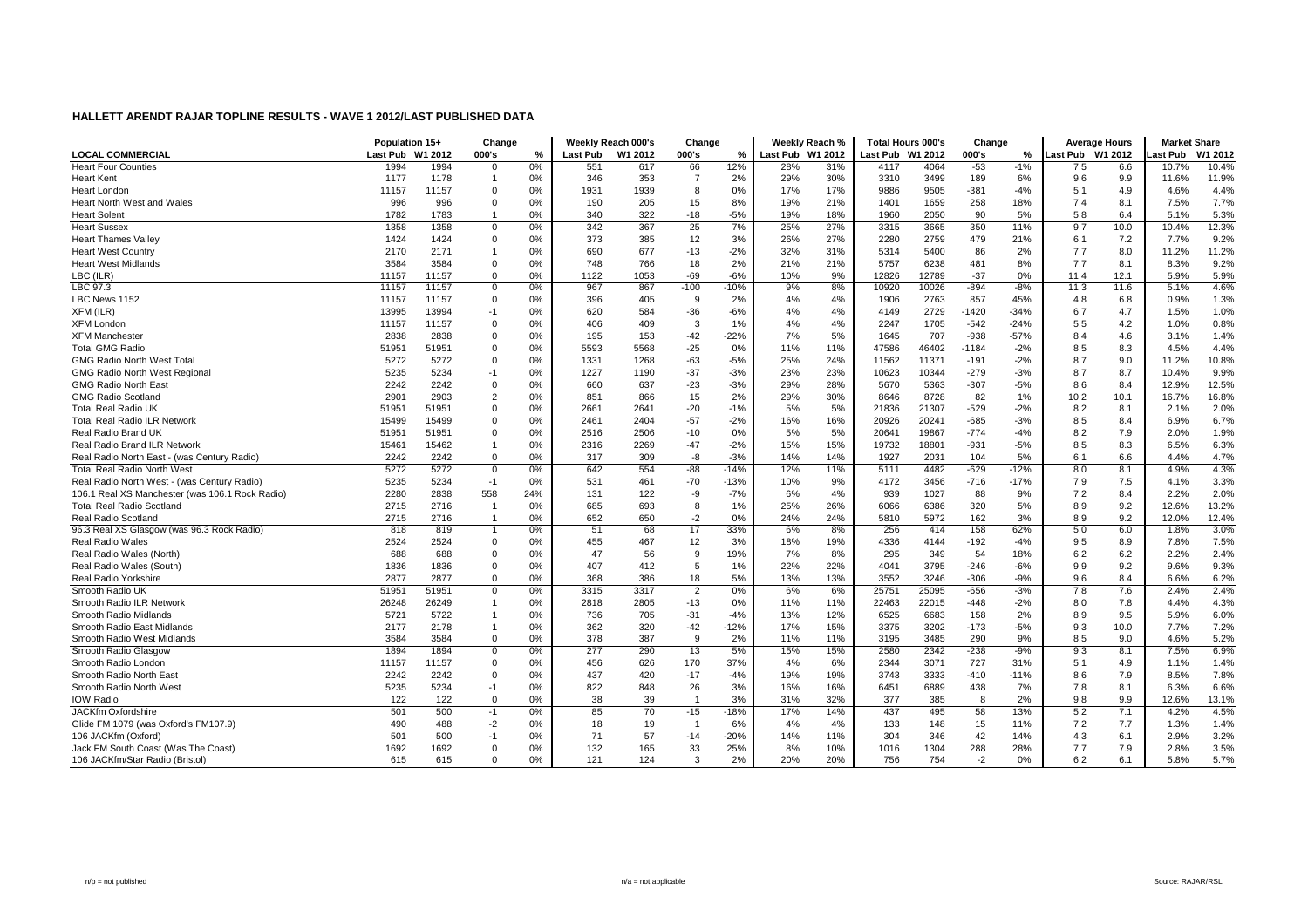|                                                    | Population 15+   |       | Change         |       | Weekly Reach 000's |         | Change         |        |                  | Weekly Reach % | <b>Total Hours 000's</b> |       | Change         |               | <b>Average Hours</b> |      | <b>Market Share</b> |         |
|----------------------------------------------------|------------------|-------|----------------|-------|--------------------|---------|----------------|--------|------------------|----------------|--------------------------|-------|----------------|---------------|----------------------|------|---------------------|---------|
| <b>LOCAL COMMERCIAL</b>                            | Last Pub W1 2012 |       | 000's          | %     | <b>Last Pub</b>    | W1 2012 | 000's          | %      | Last Pub W1 2012 |                | Last Pub W1 2012         |       | 000's          | $\frac{9}{6}$ | Last Pub W1 2012     |      | Last Pub            | W1 2012 |
| 106 JACKfm (Bristol) (was Original 106)            | 614              | 614   | 0              | 0%    | 108                | 118     | 10             | 9%     | 18%              | 19%            | 653                      | 495   | $-158$         | $-24%$        | 6.1                  | 4.2  | 5.2%                | 4.0%    |
| The Breeze (South West) (was Star Radio (Bristol)) | 478              | 478   | $\mathbf 0$    | 0%    | 28                 | 23      | $-5$           | $-18%$ | 6%               | 5%             | 115                      | 95    | $-20$          | $-17%$        | 4.1                  | 4.1  | 1.1%                | 0.9%    |
| Kingdom FM                                         | 286              | 288   | $\overline{2}$ | 1%    | 83                 | 78      | $-5$           | $-6%$  | 29%              | 27%            | 674                      | 634   | $-40$          | $-6%$         | 8.1                  | 8.2  | 12.1%               | 11.3%   |
| kmfm Group                                         | 1032             | 1032  | $\Omega$       | 0%    | 168                | 152     | $-16$          | $-10%$ | 16%              | 15%            | 1339                     | 1363  | 24             | 2%            | 8.0                  | 9.0  | 5.4%                | 5.3%    |
| kmfm East                                          | 504              | 504   | $\overline{0}$ | 0%    | 94                 | 98      | $\overline{4}$ | 4%     | 19%              | 20%            | 861                      | 959   | 98             | 11%           | 9.2                  | 9.7  | 7.3%                | 7.8%    |
| kmfm West                                          | 528              | 528   | $\Omega$       | 0%    | 74                 | 54      | $-20$          | $-27%$ | 14%              | 10%            | 478                      | 405   | $-73$          | $-15%$        | 6.4                  | 7.5  | 3.6%                | 3.0%    |
| Lincs FM Group                                     | 2692             | 2691  | -1             | 0%    | 631                | 650     | 19             | 3%     | 23%              | 24%            | 6512                     | 7006  | 494            | 8%            | 10.3                 | 10.8 | 11.6%               | 12.5%   |
| Lincs FM 102.2                                     | 902              | 903   |                | 0%    | 288                | 309     | 21             | 7%     | 32%              | 34%            | 3761                     | 4069  | 308            | 8%            | 13.1                 | 13.2 | 18.7%               | 19.5%   |
| Oak FM                                             | 311              | 311   | $\Omega$       | 0%    | 27                 | 25      | $-2$           | $-7%$  | 9%               | 8%             | 199                      | 169   | $-30$          | -15%          | 7.4                  | 6.7  | 3.1%                | 2.7%    |
| Lincs FM Group Yorkshire                           | 1494             | 1494  | $\Omega$       | 0%    | 295                | 311     | 16             | 5%     | 20%              | 21%            | 2474                     | 2673  | 199            | 8%            | 8.4                  | 8.6  | 8.3%                | 9.0%    |
| Dearne FM                                          | 230              | 230   | $\Omega$       | 0%    | 54                 | 55      |                | 2%     | 23%              | 24%            | 551                      | 487   | $-64$          | $-12%$        | 10.2                 | 8.9  | 12.0%               | 10.8%   |
| <b>KCFM 99.8</b>                                   | 452              | 451   | $-1$           | 0%    | 67                 | 79      | 12             | 18%    | 15%              | 17%            | 535                      | 756   | 221            | 41%           | 8.0                  | 9.6  | 6.0%                | 8.2%    |
| <b>Ridings FM</b>                                  | 296              | 296   | $\Omega$       | 0%    | 44                 | 45      | $\mathbf{1}$   | 2%     | 15%              | 15%            | 334                      | 326   | -8             | $-2%$         | 7.6                  | 7.2  | 5.6%                | 5.6%    |
| Rother FM                                          | 207              | 206   | $-1$           | 0%    | 38                 | 39      | -1             | 3%     | 18%              | 19%            | 296                      | 274   | $-22$          | $-7%$         | 7.8                  | 7.1  | 7.5%                | 7.0%    |
| <b>Trax FM</b>                                     | 363              | 362   | $-1$           | 0%    | 92                 | 94      | $\overline{2}$ | 2%     | 25%              | 26%            | 757                      | 830   | 73             | 10%           | 8.2                  | 8.9  | 10.5%               | 11.7%   |
| The Local Radio Company Group Total                | 1980             | 1981  |                | 0%    | 516                | 506     | $-10$          | $-2%$  | 26%              | 26%            | 4606                     | 4465  | $-141$         | $-3%$         | 8.9                  | 8.8  | 11.5%               | 11.1%   |
| 2BR                                                | 190              | 190   | $\Omega$       | 0%    | 55                 | 58      | 3              | 5%     | 29%              | 31%            | 470                      | 487   | 17             | 4%            | 8.5                  | 8.4  | 13.5%               | 14.3%   |
| Minster FM                                         | 308              | 308   | $\Omega$       | 0%    | 78                 | 69      | -9             | $-12%$ | 25%              | 22%            | 669                      | 495   | $-174$         | -26%          | 8.5                  | 7.2  | 10.8%               | 7.9%    |
| Mix 96                                             | 121              | 122   | $\overline{1}$ | 1%    | 38                 | 36      | $-2$           | $-5%$  | 32%              | 29%            | 224                      | 221   | $-3$           | $-1%$         | 5.9                  | 6.2  | 8.9%                | 8.1%    |
| Spire FM                                           | 114              | 114   | $\mathbf 0$    | 0%    | 42                 | 44      | $\overline{2}$ | 5%     | 36%              | 38%            | 421                      | 454   | 33             | 8%            | 10.1                 | 10.3 | 15.2%               | 17.4%   |
| Spirit FM                                          | 217              | 216   | $-1$           | 0%    | 48                 | 42      | -6             | $-13%$ | 22%              | 20%            | 440                      | 391   | $-49$          | $-11%$        | 9.2                  | 9.2  | 9.5%                | 8.4%    |
| <b>Star North East</b>                             | 378              | 378   | $\mathbf 0$    | 0%    | 50                 | 51      | $\mathbf{1}$   | 2%     | 13%              | 14%            | 442                      | 418   | $-24$          | $-5%$         | 8.9                  | 8.2  | 6.4%                | 5.9%    |
| Star NE - North (was Durham FM)                    | 210              | 209   | $-1$           | 0%    | 23                 | 24      |                | 4%     | 11%              | 11%            | 165                      | 183   | 18             | 11%           | 7.1                  | 7.6  | 4.7%                | 4.9%    |
| Star NE - South (was Alpha 103.2)                  | 168              | 169   | $\overline{1}$ | 1%    | 26                 | 27      | $\mathbf{1}$   | 4%     | 16%              | 16%            | 277                      | 235   | $-42$          | $-15%$        | 10.5                 | 8.6  | 8.2%                | 7.1%    |
| 97.2 Stray FM                                      | 144              | 144   | $\mathbf 0$    | 0%    | 47                 | 44      | $-3$           | $-6%$  | 32%              | 31%            | 333                      | 302   | $-31$          | $-9%$         | 7.1                  | 6.8  | 11.8%               | 10.7%   |
| Sun FM                                             | 274              | 273   | $-1$           | 0%    | 74                 | 75      | $\mathbf{1}$   | 1%     | 27%              | 27%            | 677                      | 744   | 67             | 10%           | 9.1                  | 9.9  | 13.2%               | 15.2%   |
| Wessex FM                                          | 118              | 118   | $\Omega$       | 0%    | 43                 | 43      | $\Omega$       | 0%     | 37%              | 37%            | 477                      | 451   | $-26$          | $-5%$         | 11.1                 | 10.4 | 16.8%               | 15.5%   |
| <b>Yorkshire Coast Radio</b>                       | 117              | 117   | $\Omega$       | 0%    | 41                 | 44      | 3              | 7%     | 35%              | 37%            | 453                      | 501   | 48             | 11%           | 11.0                 | 11.5 | 17.0%               | 18.2%   |
| Radio Mansfield 103.2                              | 154              | 154   | $\mathbf 0$    | 0%    | 37                 | 38      | $\overline{1}$ | 3%     | 24%              | 25%            | 346                      | 358   | 12             | 3%            | 9.2                  | 9.4  | 10.9%               | 10.8%   |
| Manx Radio                                         | 69               | 70    |                | 1%    | 40                 | 39      | $-1$           | $-3%$  | 58%              | 55%            | 468                      | 472   | $\overline{4}$ | 1%            | 11.7                 | 12.2 | 28.5%               | 28.1%   |
| <b>Midwest Radio</b>                               | 169              | 168   | $-1$           | $-1%$ | 41                 | 41      | $\Omega$       | 0%     | 24%              | 24%            | 334                      | 368   | 34             | 10%           | 8.2                  | 9.0  | 7.8%                | 8.7%    |
| Original 106 (Aberdeen)                            | 319              | 318   | $-1$           | 0%    | 51                 | 50      | $-1$           | $-2%$  | 16%              | 16%            | 321                      | 382   | 61             | 19%           | 6.3                  | 7.7  | 5.2%                | 5.9%    |
| <b>Total Orion Midlands</b>                        | 5899             | 5899  | $\Omega$       | 0%    | 1277               | 1256    | $-21$          | $-2%$  | 22%              | 21%            | 10157                    | 10278 | 121            | 1%            | 8.0                  | 8.2  | 8.8%                | 8.9%    |
| Orion Midlands FM                                  | 5899             | 5899  | $\mathbf 0$    | 0%    | 1215               | 1180    | $-35$          | $-3%$  | 21%              | 20%            | 9178                     | 9055  | $-123$         | $-1%$         | 7.6                  | 7.7  | 8.0%                | 7.9%    |
| Gem 106                                            | 2187             | 2187  | $\mathbf 0$    | 0%    | 403                | 380     | $-23$          | $-6%$  | 18%              | 17%            | 2898                     | 2804  | $-94$          | $-3%$         | 7.2                  | 7.4  | 6.5%                | 6.3%    |
| <b>Orion West Midlands</b>                         | 3803             | 3802  | $-1$           | 0%    | 878                | 878     | $\mathbf 0$    | 0%     | 23%              | 23%            | 7259                     | 7474  | 215            | 3%            | 8.3                  | 8.5  | 10.0%               | 10.3%   |
| Free Radio FM (West Midlands)                      | 3803             | 3802  | $-1$           | 0%    | 813                | 801     | $-12$          | $-1%$  | 21%              | 21%            | 6280                     | 6251  | $-29$          | 0%            | 7.7                  | 7.8  | 8.6%                | 8.6%    |
| Beacon Radio                                       | 1305             | 1305  | $\Omega$       | 0%    | 274                | 242     | $-32$          | $-12%$ | 21%              | 19%            | 2431                     | 2136  | $-295$         | $-12%$        | 8.9                  | 8.8  | 8.9%                | 8.0%    |
| 96.4 BRMB                                          | 2078             | 2077  | $-1$           | 0%    | 331                | 354     | 23             | 7%     | 16%              | 17%            | 1825                     | 2397  | 572            | 31%           | 5.5                  | 6.8  | 4.7%                | 6.2%    |
| Mercia                                             | 666              | 665   | $-1$           | 0%    | 140                | 144     | $\overline{4}$ | 3%     | 21%              | 22%            | 1080                     | 749   | $-331$         | $-31%$        | 7.7                  | 5.2  | 8.7%                | 6.2%    |
| Wyvern FM                                          | 496              | 495   | $-1$           | 0%    | 106                | 105     | $-1$           | $-1%$  | 21%              | 21%            | 751                      | 833   | 82             | 11%           | 7.1                  | 8.0  | 7.7%                | 8.5%    |
| Gold Birmingham                                    | 2078             | 2077  | $-1$           | 0%    | 67                 | 71      | $\overline{4}$ | 6%     | 3%               | 3%             | 667                      | 773   | 106            | 16%           | 9.9                  | 10.9 | 1.7%                | 2.0%    |
| <b>Gold Coventry</b>                               | 666              | 665   | $-1$           | 0%    | 22                 | 21      | $-1$           | $-5%$  | 3%               | 3%             | 136                      | 270   | 134            | 99%           | 6.3                  | 12.6 | 1.1%                | 2.2%    |
| Gold Wolverhampton                                 | 1305             | 1305  | $\mathbf 0$    | 0%    | 46                 | 47      | -1             | 2%     | 4%               | 4%             | 552                      | 455   | $-97$          | $-18%$        | 12.0                 | 9.7  | 2.0%                | 1.7%    |
| Palm FM                                            | 226              | 225   | $-1$           | 0%    | 37                 | 39      | $\overline{2}$ | 5%     | 16%              | 17%            | 300                      | 295   | $-5$           | $-2%$         | 8.1                  | 7.7  | 5.4%                | 5.3%    |
| Premier Christian Radio                            | 11157            | 11157 | $\mathbf 0$    | 0%    | 89                 | 153     | 64             | 72%    | 1%               | 1%             | 1076                     | 1147  | 71             | 7%            | 12.0                 | 7.5  | 0.5%                | 0.5%    |
| Q Radio Network                                    | 576              | 575   | $-1$           | 0%    | 125                | 125     | $\Omega$       | 0%     | 22%              | 22%            | 847                      | 856   | 9              | 1%            | 6.8                  | 6.8  | 7.9%                | 8.3%    |
| Q100.5 (Was Five FM)                               | 83               | 83    | $\Omega$       | 0%    | 22                 | 19      | -3             | $-14%$ | 26%              | 22%            | 173                      | 144   | $-29$          | $-17%$        | 8.0                  | 7.7  | 10.5%               | 9.5%    |
| Q102.9FM/Q97.2FM/Q101.2FM                          | 298              | 298   | $\Omega$       | 0%    | 78                 | 81      | 3              | 4%     | 26%              | 27%            | 555                      | 574   | 19             | 3%            | 7.1                  | 7.1  | 10.3%               | 11.1%   |
| Q106 (was Six FM)                                  | 94               | 94    | $\Omega$       | 0%    | 12                 | 12      | $\Omega$       | 0%     | 13%              | 13%            | 87                       | 97    | 10             | 11%           | 7.3                  | 7.9  | 5.2%                | 5.8%    |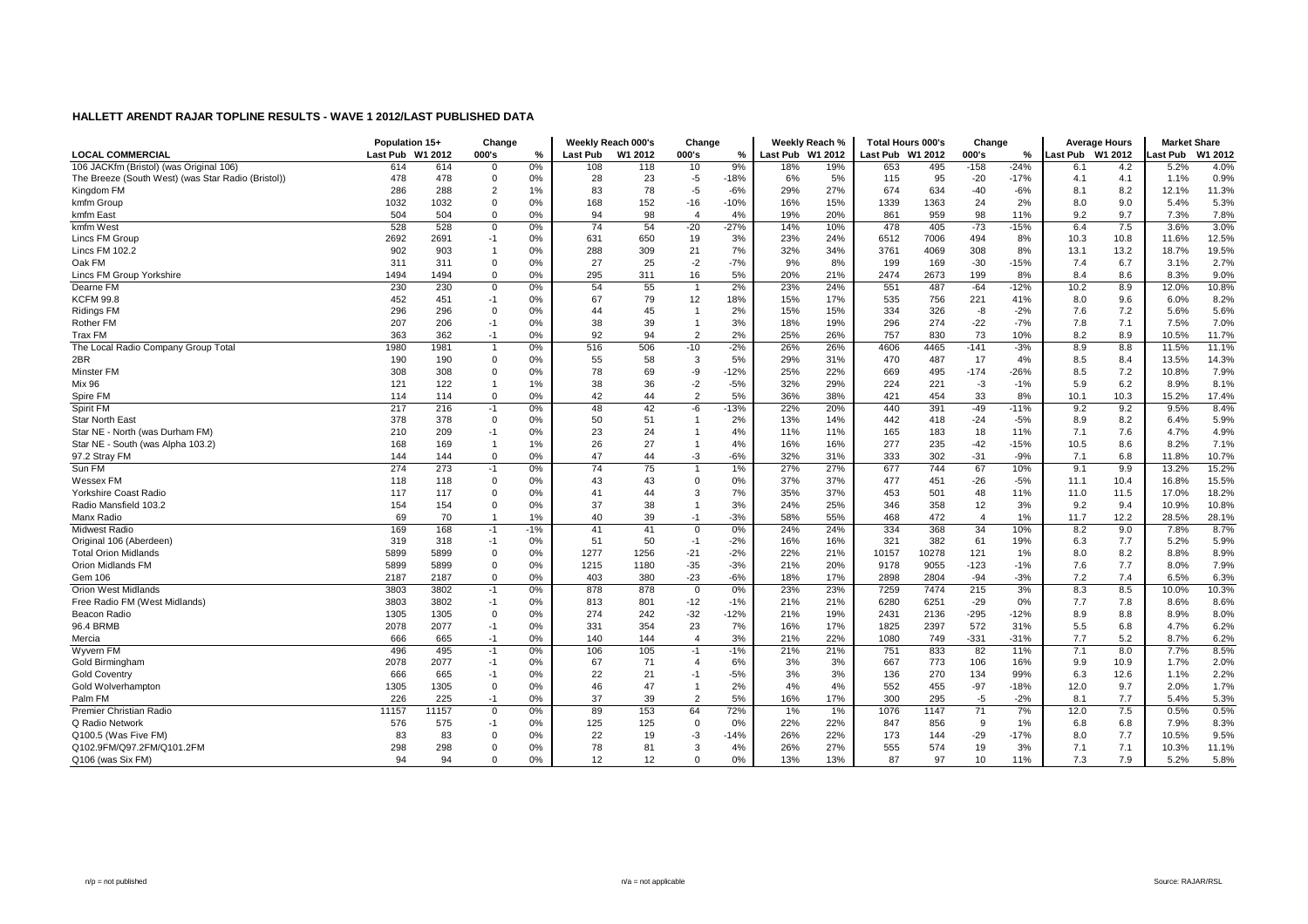|                                                      | Population 15+  |         | Change         |       | Weekly Reach 000's |         | Change                  |        | Weekly Reach %   |     | <b>Total Hours 000's</b> |       | Change         |        | <b>Average Hours</b> |      | <b>Market Share</b> |         |
|------------------------------------------------------|-----------------|---------|----------------|-------|--------------------|---------|-------------------------|--------|------------------|-----|--------------------------|-------|----------------|--------|----------------------|------|---------------------|---------|
| <b>LOCAL COMMERCIAL</b>                              | <b>Last Pub</b> | W1 2012 | 000's          | %     | Last Pub           | W1 2012 | 000's                   | $\%$   | Last Pub W1 2012 |     | Last Pub W1 2012         |       | 000's          | %      | Last Pub W1 2012     |      | Last Pub            | W1 2012 |
| Q107 (was Seven FM)                                  | 146             | 147     |                | 1%    | 14                 | 14      | $\mathbf 0$             | 0%     | 10%              | 9%  | 32                       | 42    | 10             | 31%    | 2.2                  | 3.0  | 1.1%                | 1.4%    |
| Reading 107 FM                                       | 237             | 237     | $\Omega$       | 0%    | 24                 | 23      | $-1$                    | $-4%$  | 10%              | 10% | 128                      | 130   | $\overline{2}$ | 2%     | 5.3                  | 5.7  | 3.2%                | 3.2%    |
| 96.2 The Revolution                                  | 513             | 514     |                | 0%    | 37                 | 30      | $-7$                    | $-19%$ | 7%               | 6%  | 303                      | 114   | $-189$         | $-62%$ | 8.1                  | 3.8  | 3.2%                | 1.4%    |
| Southend & Chelmsford Radio                          | 484             | 485     |                | 0%    | 58                 | 56      | $-2$                    | $-3%$  | 12%              | 12% | 355                      | 305   | $-50$          | $-14%$ | 6.1                  | 5.4  | 3.2%                | 2.8%    |
| 107.5 Sovereign Radio                                | 151             | 152     | $\overline{1}$ | 1%    | 23                 | 23      | $\mathbf 0$             | 0%     | 15%              | 15% | 139                      | 126   | $-13$          | $-9%$  | 6.2                  | 5.4  | 3.8%                | 3.5%    |
| The Sunrise Group                                    | 51951           | 51951   | $\Omega$       | 0%    | 539                | 534     | $-5$                    | $-1%$  | 1%               | 1%  | 4642                     | 4219  | $-423$         | $-9%$  | 8.6                  | 7.9  | 0.4%                | 0.4%    |
| Buzz Asia 963 & 972AM                                | 11157           | 11157   | $\Omega$       | 0%    | 108                | 119     | 11                      | 10%    | 1%               | 1%  | 480                      | 636   | 156            | 33%    | 4.4                  | 5.3  | 0.2%                | 0.3%    |
| Kismat Radio 1035 (Greater London)                   | 11157           | 11157   | $\Omega$       | 0%    | 69                 | 105     | 36                      | 52%    | 1%               | 1%  | 526                      | 482   | $-44$          | $-8%$  | 7.7                  | 4.6  | 0.2%                | 0.2%    |
| Sunrise Radio (Greater London)                       | 11157           | 11157   | $\Omega$       | 0%    | 332                | 285     | $-47$                   | $-14%$ | 3%               | 3%  | 2759                     | 1961  | $-798$         | $-29%$ | 8.3                  | 6.9  | 1.3%                | 0.9%    |
| Sunrise Radio National                               | 51951           | 51951   | $\Omega$       | 0%    | 490                | 457     | $-33$                   | $-7%$  | 1%               | 1%  | 3496                     | 2782  | $-714$         | $-20%$ | 7.1                  | 6.1  | 0.3%                | 0.3%    |
| Time FM 106.6                                        | 293             | 293     | 0              | 0%    | 16                 | 16      | $\mathbf 0$             | 0%     | 5%               | 6%  | 100                      | 62    | $-38$          | $-38%$ | 6.3                  | 3.8  | 1.8%                | 1.1%    |
| <b>Tindle Radio Group</b>                            | 1377            | 1377    | $\Omega$       | 0%    | 359                | 360     | $\overline{1}$          | 0%     | 26%              | 26% | 3694                     | 3718  | 24             | 1%     | 10.3                 | 10.3 | 11.9%               | 12.0%   |
| Kestrel FM (North and South)                         | 232             | 232     | $\Omega$       | 0%    | 51                 | 52      | $\overline{1}$          | 2%     | 22%              | 22% | 422                      | 449   | 27             | 6%     | 8.3                  | 8.6  | 8.0%                | 8.9%    |
| KESTREL FM - was Delta Radio                         | 94              | 94      | $\Omega$       | 0%    | 16                 | 17      | $\overline{1}$          | 6%     | 17%              | 18% | 144                      | 160   | 16             | 11%    | 8.9                  | 9.4  | 7.2%                | 7.7%    |
| Kestrel FM                                           | 138             | 138     | $\Omega$       | 0%    | 34                 | 35      | $\overline{1}$          | 3%     | 25%              | 25% | 279                      | 290   | 11             | 4%     | 8.1                  | 8.3  | 8.5%                | 9.6%    |
| <b>Tindle Radio Anglia</b>                           | 1015            | 1014    | $-1$           | 0%    | 237                | 238     |                         | 0%     | 23%              | 23% | 2384                     | 2376  | $-8$           | 0%     | 10.0                 | 10.0 | 10.3%               | 10.2%   |
| THE BEACH                                            | 186             | 187     | $\overline{1}$ | 1%    | 54                 | 53      | $-1$                    | $-2%$  | 29%              | 29% | 581                      | 640   | 59             | 10%    | 10.8                 | 12.0 | 14.7%               | 16.0%   |
| Dream 100                                            | 144             | 143     | $-1$           | $-1%$ | 51                 | 47      | $-4$                    | $-8%$  | 35%              | 33% | 678                      | 593   | $-85$          | $-13%$ | 13.3                 | 12.7 | 18.5%               | 16.5%   |
| North Norfolk Radio                                  | 91              | 91      | $\Omega$       | 0%    | 22                 | 23      | $\overline{1}$          | 5%     | 24%              | 25% | 274                      | 260   | $-14$          | $-5%$  | 12.3                 | 11.4 | 10.8%               | 10.3%   |
| Radio NORWICH 99.9                                   | 334             | 334     | $\Omega$       | 0%    | 49                 | 53      | $\overline{4}$          | 8%     | 15%              | 16% | 342                      | 390   | 48             | 14%    | 7.0                  | 7.4  | 4.6%                | 5.3%    |
| Town 102 FM                                          | 281             | 281     | $\Omega$       | 0%    | 62                 | 62      | $\overline{0}$          | 0%     | 22%              | 22% | 510                      | 494   | $-16$          | $-3%$  | 8.3                  | 7.9  | 8.5%                | 7.9%    |
| Channel 103 FM                                       | 77              | 77      | $\Omega$       | 0%    | 45                 | 45      | $\mathbf 0$             | 0%     | 59%              | 58% | 527                      | 512   | $-15$          | $-3%$  | 11.7                 | 11.5 | 31.9%               | 31.8%   |
| Island FM 104.7                                      | 53              | 53      | $\Omega$       | 0%    | 26                 | 26      | $\mathbf 0$             | 0%     | 49%              | 49% | 361                      | 380   | 19             | 5%     | 13.8                 | 14.6 | 34.8%               | 35.3%   |
| <b>Total Touch Radio Network</b>                     | 986             | 986     | $\Omega$       | 0%    | 147                | 140     | $-7$                    | $-5%$  | 15%              | 14% | 1148                     | 1112  | $-36$          | $-3%$  | 7.8                  | 8.0  | 5.9%                | 5.9%    |
| 107.6 Banbury Sound                                  | 84              | 83      | $-1$           | $-1%$ | 16                 | 16      | $\mathbf 0$             | 0%     | 19%              | 20% | 138                      | 154   | 16             | 12%    | 8.7                  | 9.3  | 8.1%                | 9.3%    |
| Rugby FM                                             | 72              | 73      |                | 1%    | 24                 | 24      | $\overline{0}$          | 0%     | 34%              | 33% | 217                      | 204   | $-13$          | $-6%$  | 8.9                  | 8.6  | 14.0%               | 13.0%   |
| <b>Touchradio Staffs</b>                             | 249             | 249     | $\Omega$       | 0%    | 26                 | 28      | $\overline{2}$          | 8%     | 11%              | 11% | 230                      | 226   | $-4$           | $-2%$  | 8.7                  | 8.0  | 4.4%                | 4.5%    |
| 96.2FM Touchradio - Coventry                         | 290             | 290     | $\Omega$       | 0%    | 22                 | 17      | $-5$                    | $-23%$ | 8%               | 6%  | 104                      | 100   | $-4$           | $-4%$  | 4.7                  | 5.9  | 2.2%                | 2.1%    |
| 102FM Touchradio - Warks, Worcs, Cotswolds           | 291             | 291     | $\Omega$       | 0%    | 51                 | 54      | 3                       | 6%     | 18%              | 19% | 382                      | 428   | 46             | 12%    | 7.4                  | 7.9  | 6.2%                | 7.0%    |
| Town and Country Broadcasting (South and West Wales) | 1681            | 1681    | $\Omega$       | 0%    | 278                | 279     | $\mathbf{1}$            | 0%     | 17%              | 17% | 2320                     | 2420  | 100            | 4%     | 8.3                  | 8.7  | 6.2%                | 6.4%    |
| 102.1 Bay Radio                                      | 458             | 458     | 0              | 0%    | 43                 | 44      | $\overline{1}$          | 2%     | 9%               | 10% | 198                      | 209   | 11             | 6%     | 4.6                  | 4.7  | 2.0%                | 2.0%    |
| 106.3 Bridge FM                                      | 123             | 123     | $\Omega$       | 0%    | 37                 | 37      | $\mathbf 0$             | 0%     | 30%              | 30% | 286                      | 282   | $-4$           | $-1%$  | 7.7                  | 7.6  | 10.2%               | 10.1%   |
| 97.1 Radio Carmarthenshire                           | 128             | 128     | $\mathbf 0$    | 0%    | 38                 | 38      | $\mathbf 0$             | 0%     | 30%              | 30% | 349                      | 396   | 47             | 13%    | 9.1                  | 10.3 | 11.5%               | 12.8%   |
| Radio Ceredigion                                     | 81              | 80      | $-1$           | $-1%$ | 11                 | 10      | $-1$                    | $-9%$  | 13%              | 13% | 78                       | 63    | $-15$          | $-19%$ | 7.4                  | 6.0  | 4.8%                | 3.7%    |
| Nation Radio                                         | 1422            | 1421    | $-1$           | 0%    | 120                | 100     | $-20$                   | $-17%$ | 8%               | 7%  | 967                      | 966   | $-1$           | 0%     | 8.1                  | 9.7  | 3.0%                | 3.1%    |
| 102.5 Radio Pembrokeshire                            | 96              | 95      | $-1$           | -1%   | 48                 | 47      | $-1$                    | $-2%$  | 50%              | 49% | 592                      | 539   | $-53$          | $-9%$  | 12.4                 | 11.5 | 22.5%               | 20.6%   |
| <b>Total UKRD</b>                                    | 1626            | 1626    | $\Omega$       | 0%    | 420                | 409     | $-11$                   | $-3%$  | 26%              | 25% | 3367                     | 3805  | 438            | 13%    | 8.0                  | 9.3  | 10.1%               | 10.9%   |
| 107 The Bee                                          | 182             | 181     | $-1$           | $-1%$ | 24                 | 25      | $\overline{\mathbf{1}}$ | 4%     | 13%              | 14% | 212                      | 236   | 24             | 11%    | 9.0                  | 9.5  | 7.3%                | 8.0%    |
| Pirate FM                                            | 478             | 478     | $\Omega$       | 0%    | 169                | 161     | -8                      | $-5%$  | 35%              | 34% | 1708                     | 1576  | $-132$         | $-8%$  | 10.1                 | 9.8  | 15.0%               | 14.2%   |
| The County Sound Radio Network                       | 545             | 546     | $\overline{1}$ | 0%    | 151                | 157     | 6                       | 4%     | 28%              | 29% | 1134                     | 1427  | 293            | 26%    | 7.5                  | 9.1  | 10.0%               | 11.9%   |
| County Sound 1566                                    | 545             | 546     | $\mathbf{1}$   | 0%    |                    | 6       | $-1$                    | $-14%$ | 1%               | 1%  | 54                       | 110   | 56             | 104%   | 7.4                  | 18.8 | 0.5%                | 0.9%    |
| 96.4 Eagle Radio                                     | 545             | 546     |                | 0%    | 146                | 153     | $\overline{7}$          | 5%     | 27%              | 28% | 1080                     | 1318  | 238            | 22%    | 7.4                  | 8.6  | 9.5%                | 11.0%   |
| <b>Total UKRD East</b>                               | 421             | 421     | $\Omega$       | 0%    | 66                 | 65      | $-1$                    | $-2%$  | 16%              | 15% | 489                      | 567   | 78             | 16%    | 7.4                  | 8.8  | 5.9%                | 6.2%    |
| <b>KL.FM 96.7</b>                                    | 148             | 149     |                | 1%    | 42                 | 41      | $-1$                    | $-2%$  | 28%              | 27% | 404                      | 381   | $-23$          | $-6%$  | 9.6                  | 9.4  | 12.2%               | 11.4%   |
| Star Radio in Cambridge                              | 271             | 271     | $\Omega$       | 0%    | 30                 | 23      | $-7$                    | $-23%$ | 11%              | 9%  | 218                      | 172   | $-46$          | $-21%$ | 7.3                  | 7.4  | 3.7%                | 3.1%    |
| UTV Radio (inc. talkSPORT)                           | 51951           | 51951   | $\Omega$       | 0%    | 4466               | 4461    | $-5$                    | 0%     | 9%               | 9%  | 33937                    | 33722 | $-215$         | $-1%$  | 7.6                  | 7.6  | 3.2%                | 3.2%    |
| UTV Radio (excl. talkSPORT)                          | 6116            | 6116    | $\Omega$       | 0%    | 1450               | 1410    | -40                     | $-3%$  | 24%              | 23% | 13326                    | 12933 | $-393$         | $-3%$  | 9.2                  | 9.2  | 10.7%               | 10.3%   |
| 107.6 Juice FM                                       | 959             | 959     | $\Omega$       | 0%    | 195                | 204     | 9                       | 5%     | 20%              | 21% | 1509                     | 2114  | 605            | 40%    | 7.7                  | 10.4 | 7.2%                | 8.9%    |
| Peak 107 FM                                          | 418             | 417     | $-1$           | 0%    | 87                 | 90      | 3                       | 3%     | 21%              | 22% | 769                      | 836   | 67             | 9%     | 8.9                  | 9.3  | 8.7%                | 9.8%    |
| The Pulse/Pulse 2                                    | 859             | 859     | $\Omega$       | 0%    | 157                | 141     | $-16$                   | $-10%$ | 18%              | 16% | 1120                     | 723   | $-397$         | $-35%$ | 7.1                  | 5.1  | 7.3%                | 4.7%    |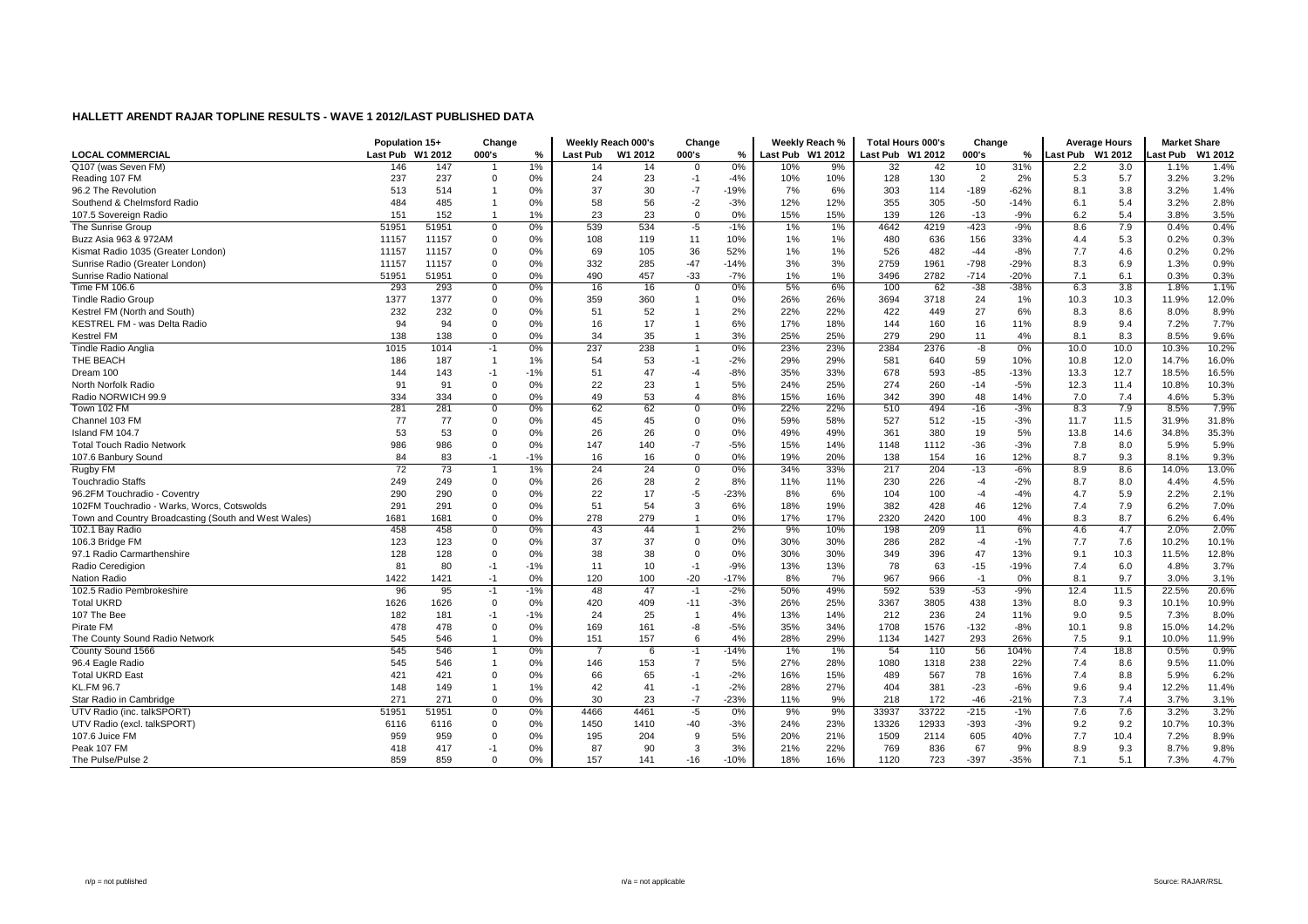|                                      | Population 15+ |                  | Change   |       |          | Weekly Reach 000's | Change   |        |                  | Weekly Reach % |          | <b>Total Hours 000's</b> | Change |        |          | Average Hours | <b>Market Share</b> |         |
|--------------------------------------|----------------|------------------|----------|-------|----------|--------------------|----------|--------|------------------|----------------|----------|--------------------------|--------|--------|----------|---------------|---------------------|---------|
| <b>LOCAL COMMERCIAL</b>              |                | Last Pub W1 2012 | 000's    | %     | Last Pub | W1 2012            | 000's    |        | Last Pub W1 2012 |                | Last Pub | W1 2012                  | 000's  | %      | Last Pub | W1 2012       | <b>Last Pub</b>     | W1 2012 |
| The Pulse                            | 859            | 859              |          | 0%    | 138      | 125                | $-13$    | $-9%$  | 16%              | 15%            | 647      | 531                      | $-116$ | $-18%$ | 4.7      | 4.3           | 4.2%                | 3.4%    |
| Pulse <sub>2</sub>                   | 859            | 859              |          | 0%    | 44       | 44                 | $\Omega$ | 0%     | 5%               | 5%             | 473      | 192                      | $-281$ | $-59%$ | 10.8     | 4.4           | 3.1%                | 1.2%    |
| Signal One & Signal Two              | 772            | 772              |          | 0%    | 328      | 313                | $-15$    | $-5%$  | 42%              | 41%            | 3814     | 3140                     | $-674$ | $-18%$ | 11.6     | 10.0          | 22.2%               | 18.7%   |
| Signal One                           | 772            | 772              |          | 0%    | 310      | 292                | $-18$    | $-6%$  | 40%              | 38%            | 3069     | 2512                     | $-557$ | $-18%$ | 9.9      | 8.6           | 17.9%               | 15.0%   |
| Signal Two                           | 772            | 772              | $\Omega$ | 0%    | 75       | 64                 | $-11$    | $-15%$ | 10%              | 8%             | 745      | 628                      | $-117$ | $-16%$ | 9.9      | 9.8           | 4.3%                | 3.7%    |
| Total Swansea Sound/96.4 FM The Wave | 458            | 458              |          | 0%    | 173      | 180                |          | 4%     | 38%              | 39%            | 1740     | 1873                     | 133    | 8%     | 10.0     | 10.4          | 17.2%               | 17.6%   |
| 96.4 FM The Wave                     | 458            | 458              |          | 0%    | 137      | 141                |          | 3%     | 30%              | 31%            | 1177     | 1283                     | 106    | 9%     | 8.6      | 9.1           | 11.6%               | 12.1%   |
| Swansea Sound - 1170 MW              | 458            | 458              |          | 0%    | 58       | 62                 |          | 7%     | 13%              | 14%            | 563      | 591                      | 28     | 5%     | 9.7      | 9.5           | 5.6%                | 5.6%    |
| U105                                 | 868            | 868              |          | 0%    | 211      | 193                | -18      | $-9%$  | 24%              | 22%            | 2443     | 2094                     | $-349$ | $-14%$ | 11.6     | 10.8          | 13.7%               | 12.2%   |
| Radio Wave 96.5 FM                   | 237            | 235              | $-2$     | $-1%$ | 70       | 73                 | 3        |        | 30%              | 31%            | 623      | 630                      |        | 1%     | 8.9      | 8.7           | $12.\overline{4\%}$ | 12.7%   |
| 102.4 Wish/107.2 Wire/107.4 Tower FM | 1113           | 1114             |          | 0%    | 194      | 192                | -2       | $-1%$  | 17%              | 17%            | 1259     | 1120                     | $-139$ | $-11%$ | 6.5      | 5.8           | 6.0%                | 5.6%    |
| 107.4 Tower FM                       | 431            | 430              |          | 0%    | 57       |                    | -b       | $-11%$ | 13%              | 12%            | 374      | 353                      | $-21$  | $-6%$  | 6.6      | 7.0           | 4.8%                | 4.6%    |
| 107.2 Wire FM                        | 277            | 277              |          | 0%    | 61       | 63                 |          | 3%     | 22%              | 23%            | 442      | 394                      | $-48$  | $-11%$ | 7.3      | 6.3           | 7.5%                | 7.2%    |
| 102.4 Wish FM                        | 465            | 465              |          | 0%    | 79       | 79                 |          | 0%     | 17%              | 17%            | 443      | 373                      | $-70$  | $-16%$ | 5.6      | 4.7           | 5.1%                | 4.7%    |
| 107.7 The Wolf                       | 435            | 435              |          | 0%    | 53       | 45                 | -8       | $-15%$ | 12%              | 10%            | 378      | 324                      | $-54$  | $-14%$ | 7.1      | 7.2           | 4.2%                | 3.5%    |
| Wave 102 FM                          | 155            | 154              | -1       | $-1%$ | 27       | 27                 |          | 0%     | 17%              | 17%            | 212      | 214                      |        | $1\%$  | 7.8      | 8.1           | 8.5%                | 8.7%    |
| Yorkshire Radio                      | 4517           | 4516             |          | 0%    | 89       | Уб                 |          | 8%     | 2%               | 2%             | 316      | 399                      | 83     | 26%    | 3.5      | 4.1           | 0.4%                | 0.5%    |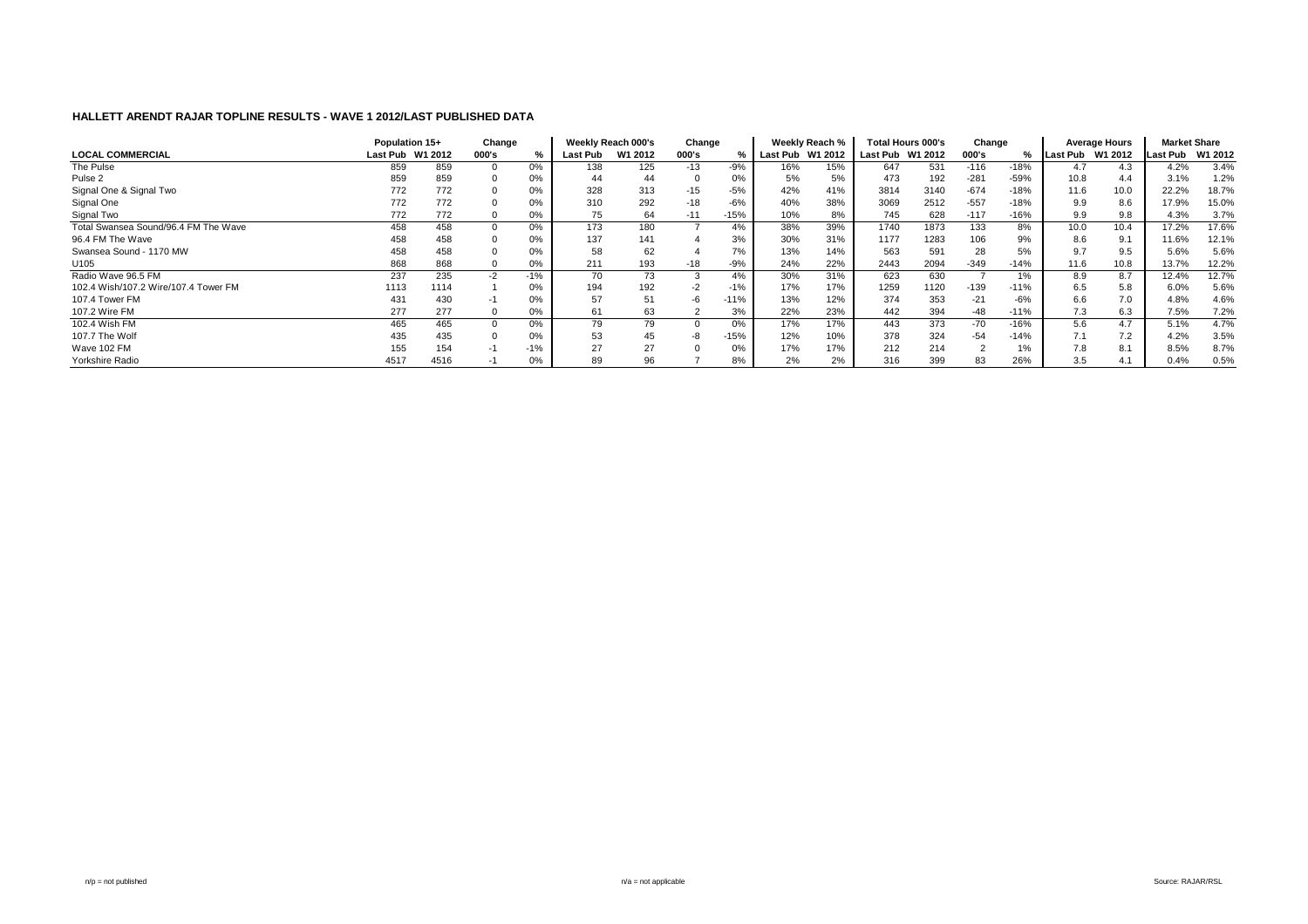|                                      | Population 15+   |       | Change         |       |          | Weekly Reach 000's | Change                  |        |                  | Weekly Reach % | <b>Total Hours 000's</b> |       | Change         |        |                  | <b>Average Hours</b> | <b>Market Share</b> |         |
|--------------------------------------|------------------|-------|----------------|-------|----------|--------------------|-------------------------|--------|------------------|----------------|--------------------------|-------|----------------|--------|------------------|----------------------|---------------------|---------|
| <b>LOCAL COMMERCIAL</b>              | Last Pub W1 2012 |       | 000's          | $\%$  | Last Pub | W1 2012            | 000's                   | %      | Last Pub W1 2012 |                | Last Pub W1 2012         |       | 000's          | %      | Last Pub W1 2012 |                      | ast Pub.            | W1 2012 |
| <b>BBC Local Radio</b>               | 41957            | 41956 | $-1$           | 0%    | 7295     | 7558               | 263                     | 4%     | 17%              | 18%            | 70386                    | 77851 | 7465           | 11%    | 9.6              | 10.3                 | 8.4%                | 9.0%    |
| <b>BBC Radio Berkshire</b>           | 815              | 815   | $\Omega$       | 0%    | 127      | 120                | $-7$                    | $-6%$  | 16%              | 15%            | 708                      | 833   | 125            | 18%    | 5.6              | 6.9                  | 4.6%                | 5.1%    |
| <b>BBC Radio Bristo</b>              | 912              | 912   | $\Omega$       | 0%    | 149      | 144                | $-5$                    | $-3%$  | 16%              | 16%            | 1128                     | 1406  | 278            | 25%    | 7.6              | 9.8                  | 5.8%                | 7.3%    |
| <b>BBC Radio Cambridgeshire</b>      | 713              | 713   | $\Omega$       | 0%    | 117      | 106                | $-11$                   | $-9%$  | 16%              | 15%            | 1040                     | 781   | $-259$         | $-25%$ | 8.9              | 7.4                  | 7.4%                | 5.6%    |
| <b>BBC Radio Cornwall</b>            | 454              | 455   |                | 0%    | 173      | 169                | $-4$                    | $-2%$  | 38%              | 37%            | 1957                     | 1903  | $-54$          | $-3%$  | 11.3             | 11.3                 | 18.9%               | 18.7%   |
| <b>BBC Coventry and Warwickshire</b> | 673              | 673   | $\mathbf 0$    | 0%    | 85       | 75                 | $-10$                   | $-12%$ | 13%              | 11%            | 659                      | 728   | 69             | 10%    | 7.8              | 9.7                  | 5.3%                | 6.0%    |
| <b>BBC Radio Cumbria</b>             | 404              | 404   | $\Omega$       | 0%    | 129      | 112                | $-17$                   | $-13%$ | 32%              | 28%            | 1395                     | 1115  | $-280$         | $-20%$ | 10.8             | 10.0                 | 16.9%               | 14.5%   |
| <b>BBC Radio Derby</b>               | 636              | 636   | $\Omega$       | 0%    | 159      | 182                | 23                      | 14%    | 25%              | 29%            | 1825                     | 2069  | 244            | 13%    | 11.5             | 11.4                 | 13.5%               | 14.9%   |
| <b>BBC Radio Devon</b>               | 975              | 975   | $\Omega$       | $0\%$ | 251      | 229                | $-22$                   | $-9%$  | 26%              | 24%            | 3145                     | 3037  | $-108$         | $-3%$  | 12.5             | 13.2                 | 13.4%               | 13.6%   |
| <b>BBC Essex</b>                     | 1291             | 1291  | $\Omega$       | 0%    | 262      | 235                | $-27$                   | $-10%$ | 20%              | 18%            | 3065                     | 3078  | 13             | 0%     | 11.7             | 13.1                 | 10.2%               | 10.2%   |
| <b>BBC Radio Gloucestershire</b>     | 489              | 488   | -1             | 0%    | 93       | 95                 | $\overline{2}$          | 2%     | 19%              | 19%            | 925                      | 1103  | 178            | 19%    | 9.9              | 11.6                 | 8.5%                | 9.6%    |
| <b>BBC Hereford &amp; Worcester</b>  | 491              | 493   | $\overline{2}$ | 0%    | 99       | 104                | 5                       | 5%     | 20%              | 21%            | 1047                     | 1033  | $-14$          | $-1%$  | 10.5             | 9.9                  | 10.6%               | 10.2%   |
| <b>BBC Radio Humberside</b>          | 773              | 772   | $-1$           | 0%    | 204      | 216                | 12                      | 6%     | 26%              | 28%            | 1711                     | 2199  | 488            | 29%    | 8.4              | 10.2                 | 10.5%               | 12.6%   |
| <b>BBC Radio Kent</b>                | 1394             | 1395  |                | 0%    | 259      | 258                | $-1$                    | 0%     | 19%              | 19%            | 3184                     | 2982  | $-202$         | $-6%$  | 12.3             | 11.6                 | 9.6%                | 8.7%    |
| <b>BBC Radio Lancashire</b>          | 1170             | 1169  | $-1$           | 0%    | 243      | 247                | $\overline{4}$          | 2%     | 21%              | 21%            | 2165                     | 2337  | 172            | 8%     | 8.9              | 9.5                  | 9.8%                | 10.2%   |
| <b>BBC Radio Leeds</b>               | 1655             | 1656  |                | $0\%$ | 257      | 250                | -7                      | $-3%$  | 16%              | 15%            | 1892                     | 1790  | $-102$         | $-5%$  | 7.4              | 7.2                  | 6.1%                | 5.9%    |
| <b>BBC Radio Leicester</b>           | 812              | 812   | $\Omega$       | 0%    | 163      | 175                | 12                      | 7%     | 20%              | 21%            | 1386                     | 1678  | 292            | 21%    | 8.5              | 9.6                  | 8.0%                | 10.1%   |
| <b>BBC Radio Lincolnshire</b>        | 535              | 535   | $\Omega$       | 0%    | 101      | 105                | $\overline{4}$          | 4%     | 19%              | 20%            | 1342                     | 1516  | 174            | 13%    | 13.3             | 14.5                 | 11.4%               | 12.7%   |
| BBC London 94.9                      | 11157            | 11157 | $\Omega$       | 0%    | 485      | 504                | 19                      | 4%     | 4%               | 5%             | 2751                     | 2903  | 152            | 6%     | 5.7              | 5.8                  | 1.3%                | 1.3%    |
| <b>BBC Radio Manchester</b>          | 2146             | 2146  | $\mathbf 0$    | 0%    | 249      | 259                | 10                      | 4%     | 12%              | 12%            | 1442                     | 1743  | 301            | 21%    | 5.8              | 6.7                  | 3.6%                | 4.6%    |
| <b>BBC Radio Merseyside</b>          | 1619             | 1619  | $\mathbf 0$    | $0\%$ | 368      | 390                | 22                      | 6%     | 23%              | 24%            | 6160                     | 6883  | 723            | 12%    | 16.8             | 17.7                 | 18.5%               | 18.6%   |
| <b>BBC Radio Newcastle</b>           | 1436             | 1436  | $\mathbf 0$    | 0%    | 295      | 310                | 15                      | 5%     | 21%              | 22%            | 2444                     | 2201  | $-243$         | $-10%$ | 8.3              | 7.1                  | 9.3%                | 8.7%    |
| <b>BBC Radio Norfolk</b>             | 771              | 771   | $\Omega$       | 0%    | 206      | 234                | 28                      | 14%    | 27%              | 30%            | 2296                     | 2336  | 40             | 2%     | 11.1             | 10.0                 | 12.9%               | 12.8%   |
| <b>BBC Radio Northampton</b>         | 479              | 479   | $\Omega$       | 0%    | 105      | 97                 | $-8$                    | $-8%$  | 22%              | 20%            | 1165                     | 1236  | 71             | 6%     | 11.1             | 12.7                 | 12.6%               | 13.2%   |
| <b>BBC Radio Nottingham</b>          | 797              | 798   | $\overline{1}$ | 0%    | 197      | 225                | 28                      | 14%    | 25%              | 28%            | 1744                     | 2319  | 575            | 33%    | 8.8              | 10.3                 | 11.1%               | 14.1%   |
| BBC Oxford 95.2FM                    | 514              | 514   | $\mathbf 0$    | 0%    | 71       | 77                 | 6                       | 8%     | 14%              | 15%            | 752                      | 874   | 122            | 16%    | 10.6             | 11.4                 | 6.9%                | 7.8%    |
| <b>BBC Radio Sheffield</b>           | 1274             | 1274  | $\Omega$       | 0%    | 251      | 268                | 17                      | 7%     | 20%              | 21%            | 1883                     | 1890  | $\overline{7}$ | 0%     | 7.5              | 7.0                  | 7.9%                | 8.2%    |
| <b>BBC Radio Shropshire</b>          | 378              | 378   | $\Omega$       | 0%    | 104      | 111                | $\overline{7}$          | 7%     | 28%              | 29%            | 916                      | 1248  | 332            | 36%    | 8.8              | 11.2                 | 11.5%               | 15.3%   |
| <b>BBC Radio Solent</b>              | 1559             | 1560  |                | 0%    | 280      | 273                | $-7$                    | $-3%$  | 18%              | 18%            | 2891                     | 2669  | $-222$         | $-8%$  | 10.3             | 9.8                  | 8.6%                | 7.9%    |
| <b>BBC Solent for Dorset</b>         | 165              | 165   | $\mathbf 0$    | 0%    | 24       | 24                 | $\mathbf 0$             | 0%     | 15%              | 14%            | 259                      | 233   | $-26$          | $-10%$ | 10.8             | 9.7                  | 7.2%                | 6.3%    |
| <b>BBC</b> Somerset                  | 436              | 436   | $\mathbf 0$    | 0%    | 61       | 67                 | 6                       | 10%    | 14%              | 15%            | 599                      | 628   | 29             | 5%     | 9.8              | 9.4                  | 6.0%                | 6.1%    |
| <b>BBC Radio Stoke</b>               | 598              | 598   | $\Omega$       | 0%    | 174      | 172                | $-2$                    | $-1%$  | 29%              | 29%            | 1512                     | 1788  | 276            | 18%    | 8.7              | 10.4                 | 11.3%               | 14.0%   |
| <b>BBC Radio Suffolk</b>             | 534              | 535   |                | 0%    | 140      | 142                | $\overline{2}$          | 1%     | 26%              | 27%            | 1395                     | 1551  | 156            | 11%    | 10.0             | 10.9                 | 11.8%               | 12.7%   |
| <b>BBC Sussex and BBC Surrey</b>     | 2478             | 2478  | $\mathbf 0$    | 0%    | 229      | 229                | $\overline{0}$          | 0%     | 9%               | 9%             | 2301                     | 2355  | 54             | 2%     | 10.1             | 10.3                 | 4.1%                | 4.2%    |
| <b>BBC Radio Tees</b>                | 787              | 787   | $\mathbf 0$    | 0%    | 135      | 159                | 24                      | 18%    | 17%              | 20%            | 1175                     | 1154  | $-21$          | $-2%$  | 8.7              | 7.3                  | 6.8%                | 6.8%    |
| <b>BBC Three Counties Radio</b>      | 1295             | 1295  | $\mathbf 0$    | 0%    | 154      | 162                | $\overline{\mathbf{8}}$ | 5%     | 12%              | 13%            | 1073                     | 1305  | 232            | 22%    | 7.0              | 8.0                  | 4.4%                | 5.1%    |
| BBC WM (Birmingham & Black Country)  | 2269             | 2269  | $\Omega$       | 0%    | 264      | 239                | $-25$                   | $-9%$  | 12%              | 11%            | 2130                     | 2252  | 122            | 6%     | 8.1              | 9.4                  | 5.0%                | 5.3%    |
| <b>BBC Radio Wiltshire/Swindon</b>   | 548              | 548   |                | 0%    | 88       | 89                 | $\overline{1}$          | 1%     | 16%              | 16%            | 841                      | 966   | 125            | 15%    | 9.5              | 10.9                 | 6.8%                | 8.0%    |
| <b>BBC Radio York</b>                | 533              | 532   | $-1$           | 0%    | 89       | 84                 | $-5$                    | $-6%$  | 17%              | 16%            | 842                      | 762   | $-80$          | $-10%$ | 9.4              | 9.1                  | 7.8%                | 6.9%    |
| <b>BBC Radio Guernsey</b>            | 53               | 53    |                | 0%    | 24       | 25                 |                         | 4%     | 45%              | 46%            | 290                      | 313   | 23             | 8%     | 12.3             | 12.7                 | 28.0%               | 29.0%   |
| <b>BBC Radio Jersey</b>              | 77               | 77    | $\Omega$       | 0%    | 29       | 27                 | $-2$                    | $-7%$  | 37%              | 35%            | 376                      | 326   | $-50$          | $-13%$ | 13.1             | 12.0                 | 22.7%               | 20.2%   |